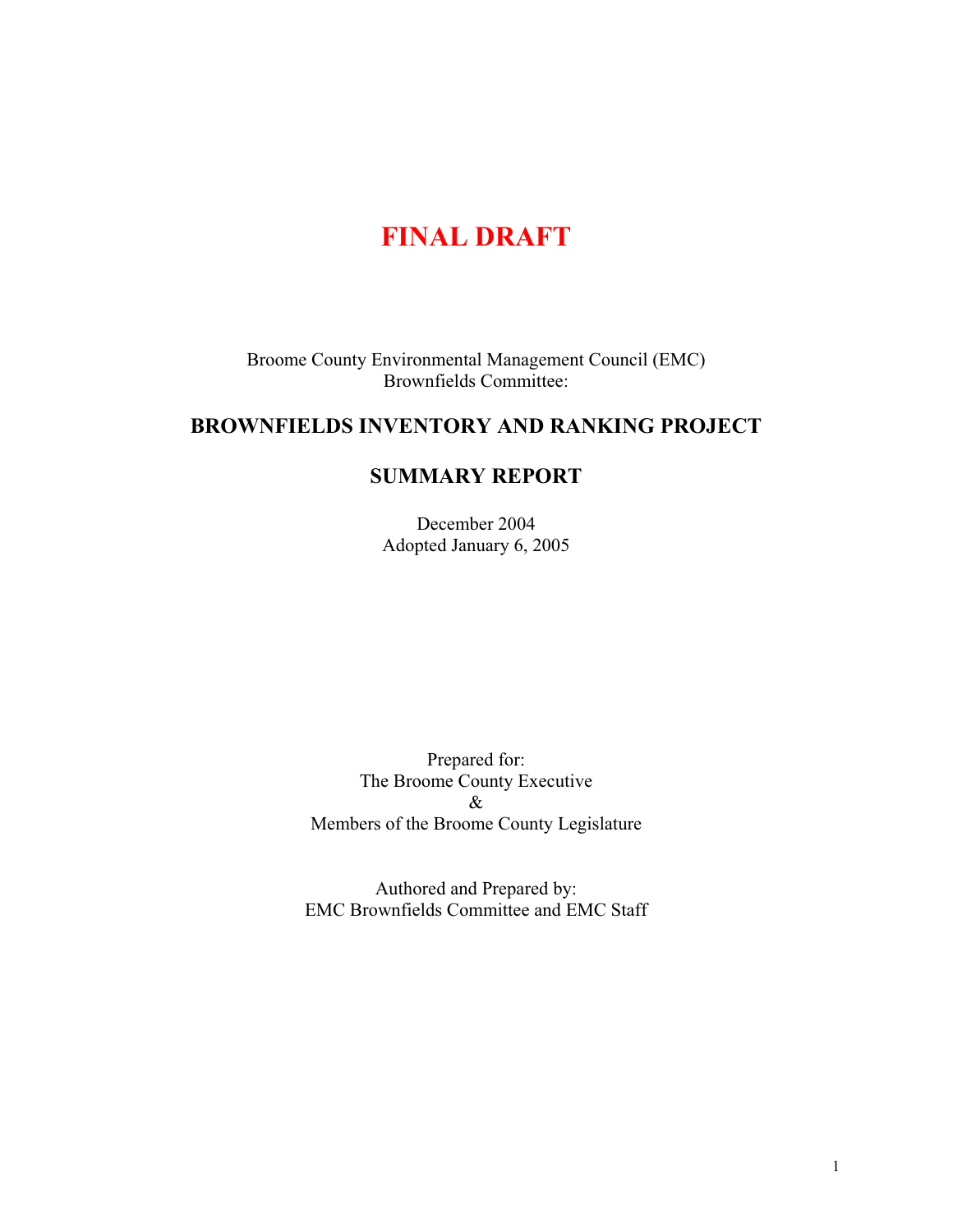#### **BACKGROUND**

The EMC established their Brownfields Committee (the BFC) (then a subgroup of the Natural Resources Committee) in late 2000 to compile an inventory database of known and suspected brownfields in the County, establish potential ranking criteria and methodologies, and begin researching funding opportunities for their clean-up and redevelopment. A brownfield is defined by the EPA as "real property, the expansion, redevelopment, or reuse of which may be complicated by the presence or potential presence of a hazardous substance, pollutant, or contaminant."

During the creation of Broome County's Plan for Sustainable Economic Development (a.k.a. *The BCPlan*) in 2001, EMC committees collectively issued a set of land use recommendations that maintain and improve liveability, reduce urban sprawal, and maintain core communities by placing land recycling high on a priority order for redevelopment versus "greenfield" development. These comments became the framework for the Land Use Strategies component of The BCPlan and the catalyst for a more comprehensive approach to brownfields redevelopment in Broome County.

In 2002, the Broome County Legislature, per Permanent Resolution No. 02-300, authorized the acceptance of a U.S. Environmental Protection Agency (EPA) Brownfields Assessment Demonstration Pilot grant (the PILOT) for the Department of Planning and Economic Development. The intent is to use brownfield clean-ups as the centerpieces of Broome County's economic revitalization by characterizing pollution, if any, at strategically located sites and facilitating their clean up. The EPA awarded the County \$200,000 in September 2002 to develop a brownfields assessment program that 1) creates a tool that County planners can use to evaluate environmentally contaminated sites for redevelopment potential, and 2) to conduct site characterizations, engineering evaluations and pre-remedial/redevelopment planning for brownfields sites throughout the County.

The EMC's BFC is charged with assisting the PILOT oversight team (the County Brownfields Management Team) with executing certain aspects of the PILOT, including development and application of a site selection methodology and a community participation plan, among others. In early 2003, the BFC submitted their Draft Community Participation Plan to the EPA for approval. In March and April 2004, the EMC BFC held general community outreach meetings, including one at a local education event, the regional *Earth Fest*, to introduce the PILOT program concepts and the related Community Participation Plan county citizens.

It is the multi-pronged methodology devised and applied by the EMC BFC for the PILOT and the results of that exercise that are the focus of this report.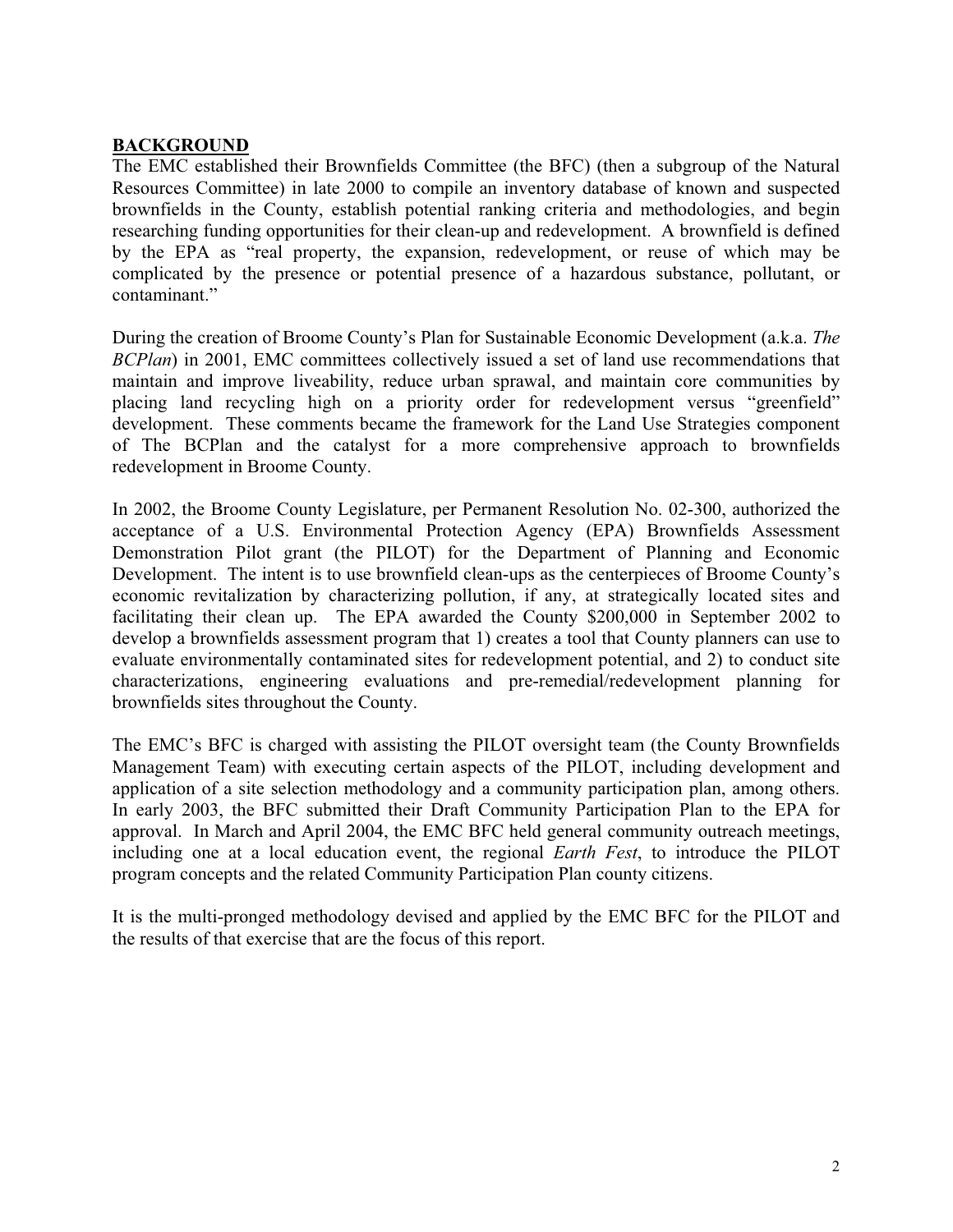### **HISTORY OF BROWNFIELDS PLANNING IN BROOME COUNTY**

#### **Broome County EMC**

The EMC's interest in brownfields spans many years. From 1979 - 1981, the EMC published a register of hazardous waste dumpsites in the County. The local registry resulted in many of these sites being listed and targeted for remediation under New York State's Superfund program.

In 2000, the EMC formed a Brownfields Sub-Committee of its Natural Resources Committee to gather data about known and suspected brownfields in the County for compilation into a modernized inventory and database. The Sub-committee set out to:

- develop a prioritized list of brownfield sites with significant redevelopment/revitalization potential,  $\bullet$
- coordinate with local government and other agencies to help identify potential funding sources for investigation and cleanup of brownfields sites, and
- $\bullet$ propose methodologies to aid local governments and economic development agencies with identification and acquisition of developable sites, while flagging those with significant liability potential.

The Sub-committee became a standing committee (the BFC) of the EMC in 2003 as the work plan of the group expanded to include elements of the PILOT. In the last four years, BFC membership has consisted of EMC members, local and state government representatives, and agencies, experts and members of the public that supply information, skills, and perspectives. A current listing of EMC members and EMC BFC members are identified in EXHIBITS 1 and 2.

### *The BCPlan*

The County Department of Planning and Economic Development initiated *the BCPlan*, a Comprehensive Plan for Sustainable Economic Development, in late 2000 through a grant from the New York State Quality Communities Program. *The BCPlan*, adopted in late 2002, consists of an economic and demographic analysis, infrastructure assessment, target industry analysis, a land use strategy, and an action plan for Broome County's economic revitalization. One recommendation of the EMC and a conclusion of *the BCPlan* is that the County should revive existing urban centers, because of potential costly infrastructure expansions at existing corporate parks and a lack of shovel-ready urban land for development, which encourages sprawl. Furthermore, *The BCPlan* recommends that the large number and key locations of brownfield sites in the County will play a pivotal role in the creation of a network system of smaller business parks. The BFC's research and efforts naturally went hand-in-hand with the goal and objectives of *The BCPlan.* 

#### **BMTS Gateways and Visual Preference Survey**

The Binghamton Metropolitan Transportation Study (BMTS), the local transportation planning organization, is continuing its analyses of urban area gateways, many of which are marked by abandoned and deteriorated properties that have a blighting influence on their neighborhoods and beyond their immediate surroundings. Recognizing that first visual impressions can negatively influence a community's sense of place, pride, and purpose, BMTS completed a Visual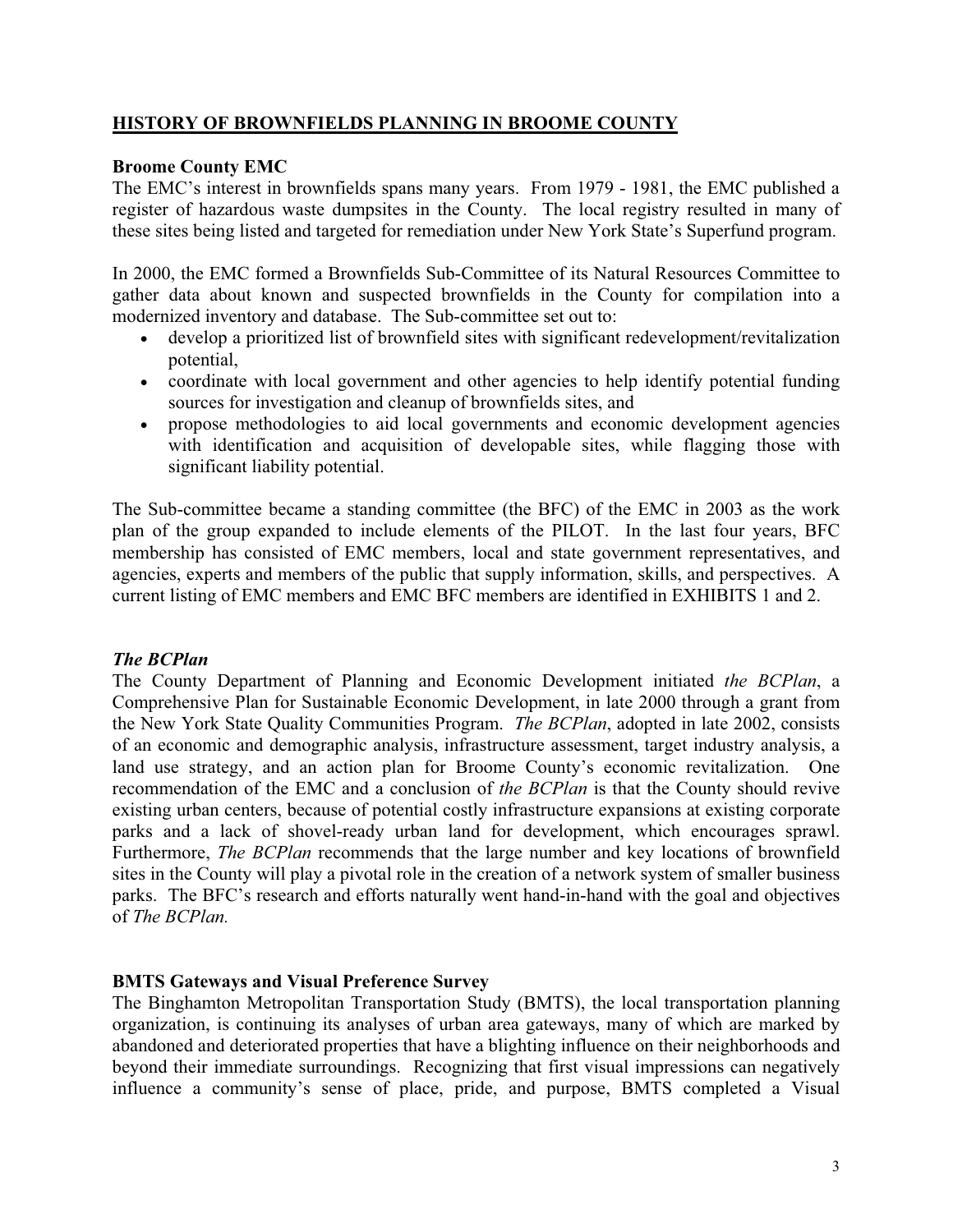Preference Survey in 2003 as a necessary first step in redeveloping blighted areas in key gateways. This too, marries well with the initiatives of *the BCPlan* and the work of the EMC's BFC.

#### **Brownfield Assessment Demonstration Pilot**

As a direct result of industrial downsizing and facility closures, the population of Broome County decreased by 10 percent over the past 30 years. Manufacturing employment declined by 40 percent since 1985, and since 1989, poverty rates have increased by 31 percent. The declining population and rising poverty rates are most pronounced in the urban core of the County, where underused or abandoned facilities have deteriorated, causing disinvestment by neighboring property owners and contributing to the area's economic decline. It is from this perspective that the County's objective to revitalize communities by redeveloping brownfields, which thereby would encourage reinvestment in blighted neighborhoods, came to pass.

The County received funding for the PILOT in late 2002 from the EPA while two major studies were already underway in the County: the BMTS Gateways Analysis and the Broome County Plan for Sustainable Economic Development (aka *The BCPlan*). To balance these ongoing studies, PILOT funding was earmarked for two purposes:

- 1. for the development of a tool that County planners can use to evaluate environmentally contaminated sites for redevelopment potential; and
- 2. to underwrite the cost of Phase I and Phase II environmental site assessments and conceptual end use plans for brownfield properties with redevelopment potential that occupy a prominent position in key gateway areas and have a blighting influence on the community; and/or site(s) that are described in *The BCPlan* as ideal locations for a proposed business park system.

The EPA considered several factors when evaluating Broome County's application for assessment PILOT funding. These included, the effect(s) of brownfields on the local community; the existing local commitment to and interest in brownfields problems; a means to address community involvement and environmental justice issues; an ability to identify sites or areas for assessment; a capacity to obtain ownership and/or access to brownfields; an ability to develop plans for their reuse, and the skill to demonstrate a link between the assessment program and the eventual cleanup of polluted areas. PILOT funding, awarded in 2002, is targeted for site assessment and pollution characterization at locations suspected or confirmed to be brownfields. The EMC BFC devised a site selection methodology and sets of ranking criteria to screen sites that meet EPA eligibility requirements for the PILOT.

### **New York State Brownfield Opportunity Areas Program**

The State Brownfield Opportunity Areas (BOA) Program, enacted in October 2003, provides municipalities and community based organizations with assistance, up to 90 percent of the eligible costs, to complete area-wide brownfield redevelopment plans. Businesses investing in brownfields sites within a BOA are also eligible for substantial tax incentives. Although the BOA program did not exist at the inception of the Pilot, redevelopment activity within Brownfield Opportunity Areas is expected to be strong.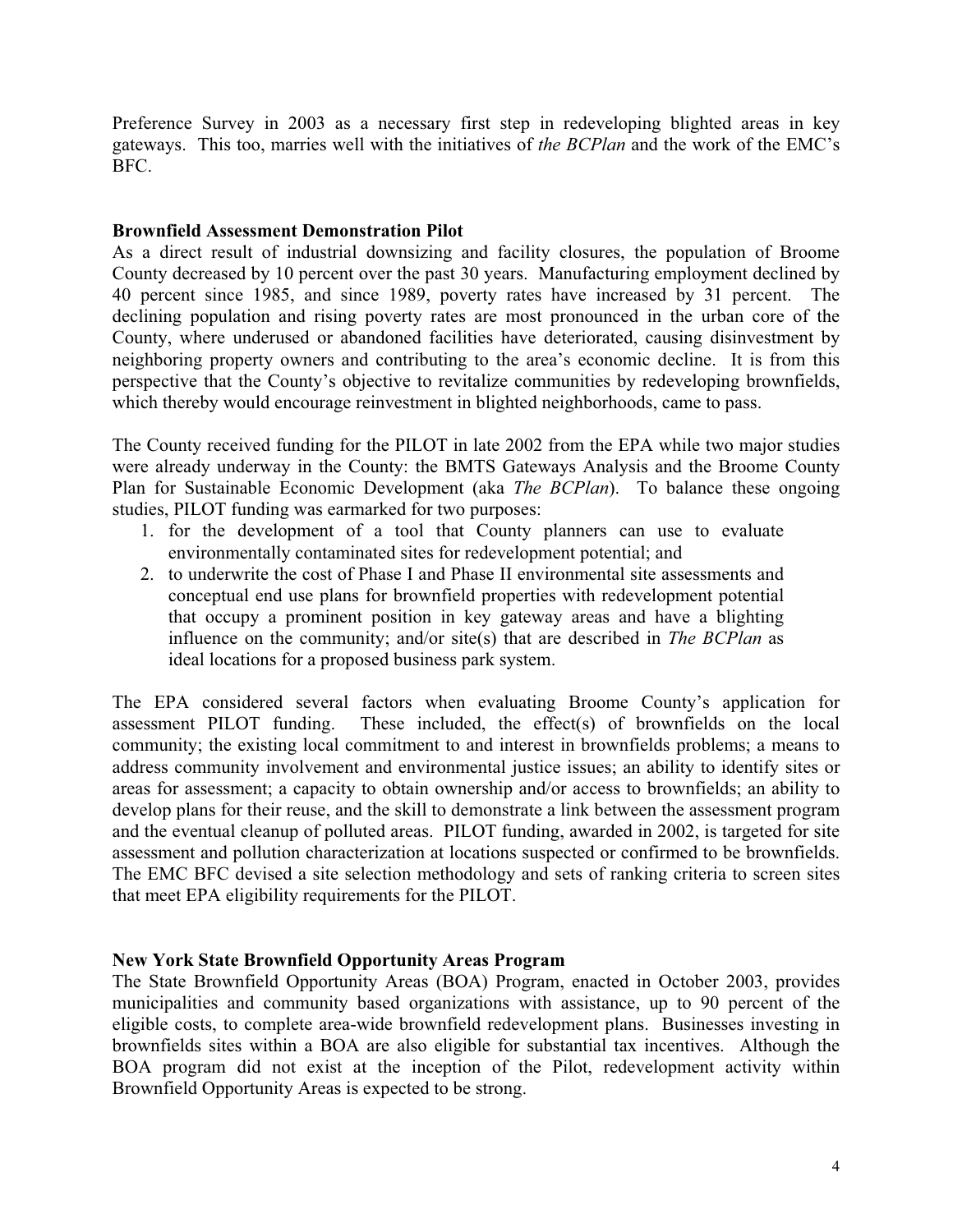The Broome County Department of Planning prepared and submitted an application to the New York State Department of State for 'Brownfield Opportunity Area' funding in spring 2004. If approved, the County could receive \$155,000 in State funds for neighborhood planning services, in-depth building analysis, and end use planning in the two areas with the greatest concentration of brownfields in the County.

The proposed Broome County Brownfield Opportunity (BOA) areas consist of two sub-zones that represent significant gateways to the urban core, which is consistent with the goals of *The BCPlan.* The first area encompasses roughly 450 acres in the area termed the *Brandywine Corridor* (NYS Route 7, the Brandywine Highway, and the adjacent rail line) that is characterized by current and former industrial and heavy commercial land uses, and low-income housing. This area is bound by the Chenango River on the west, the rail line on the south and east ends, a portion of Broad Avenue on the east end, and a portion of Interstate 17 to the I-81 interchange up to Bevier Street on the north ends. The second area encompasses roughly 230 acres in the area termed the *Former EJ Industrial Spine.* This proposed BOA is located at the Binghamton-Johnson City border (at the site of the new Gannett facility), near Exit 71 off NYS Route 17, and extends into the central business district of the Village of Johnson City. It is characterized by abandoned Endicott-Johnson facilities, factories, and the Goodwill Theatre Arts District.

### **BROWNFIELDS INVENTORY & SITE RANKING METHODOLOGY**

#### **Inventory**

The process of constructing a brownfields inventory database began in 2001 and continued through the better part of 2003. It was built and is currently maintained by the Department of Planning & Economic Development's Chief Planner. The database was compiled using existing public data, Sanborn fire insurance maps, interviews with key officials, historical and digital aerial photography, and tax assessor's records. Since May of 2002, the EMC BFC helped identify upwards of 80+ brownfield properties occupying over 2,100 acres. These properties include former dry cleaning facilities, metal forging plants, high-technology manufacturing facilities, pesticide storage areas, and dump sites. All are included in the in-house County Brownfields Inventory/Database.

To make best use of funds for site assessments under the PILOT, the EMC BFC devised specific evaluation criteria that would assist with the identification of high-economic value, lowenvironmental risk brownfield sites in the County. These criteria would also be used to promote the identification, characterization, and cleanup of sites with higher environmental risks that have significant redevelopment potential. After reviewing site ranking and prioritization approaches of other EPA Pilot program communities in the U.S. (see EXHIBIT 3), the BFC augmented the inventory data with economic development criteria (land use and development factors) such as highway access, zoning, and lot size; legal data such as ownership; and environmental and health factors – those related to human health and environmental benefits or avoidance of environmental and human health risks. The resulting database was geo-coded to match the County Planning Department's geographic information system (GIS). This work truly evolved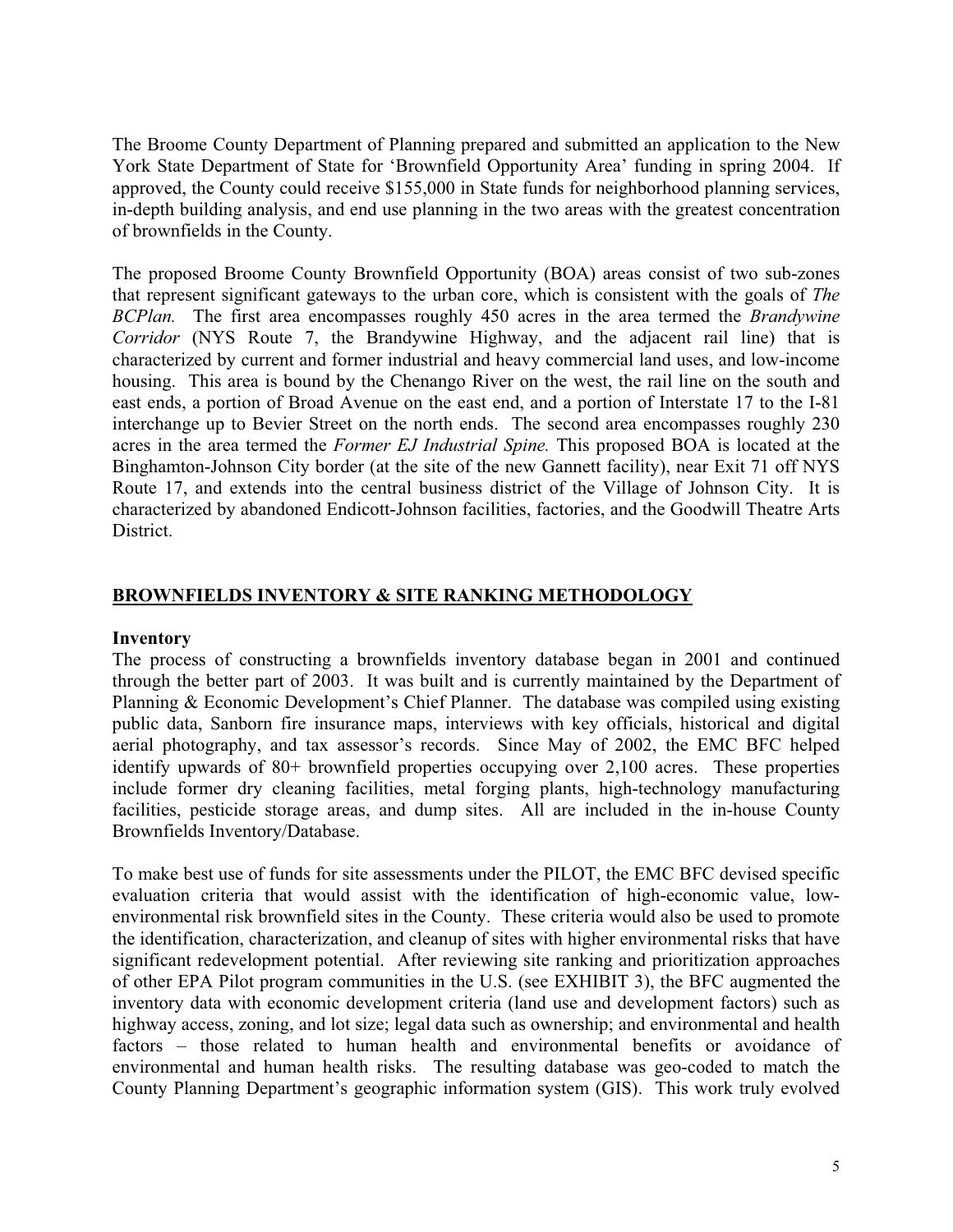as the basis for the PILOT, establishing a tool for research and identification of sites to target for redevelopment.

#### **Site Ranking**

The EMC BFC formulated and adopted similar ranking factors to other EPA pilot localities, as mentioned above, but with important differences.

First, because decision-makers and other stakeholders have differing needs, the BFC did not wish to provide only a blended ranking of brownfield sites, reflecting a wide range of site attributes all melded together. Instead, the intention is that separate rankings are provided for each of three categories of attributes - (1) Environmental & Health factors; (2) Legal & Financial factors; and (3) Land Use & Zoning factors - so that site-related decisions can be related to the factors of greatest relevance in the context of the particular decision.

Second, the BFC wanted to avoid numerical rankings, which can give a misleading sense of mathematical precision. Instead, the "rankings" in each category yield a list of "top twenty" sites, presented as co-equal and not in any rank-order. In addition, two separate "rankings" in the category of Environmental &Health factors because sites with contamination issues tend to be approached from two diametrically different perspectives. Regulatory officials and neighbors tend to be primarily concerned with the degree of contamination and with cleaning up the most contaminated (or the most risky) sites first. Prospective purchasers and redevelopers tend to be interested in sites with the lowest levels of residual contamination and associated cleanup costs and liabilities. Two lists of "top twenty" sites in the Environmental & Health category were, therefore, generated: one reflecting the sites that are *most* in need of the cleanup; the other reflecting the sites facing the *fewest* environmental cleanup risks.

Lastly, it was recognized that socio-economic and other demographic considerations also need consideration from the standpoints both of (1) identifying those sites the cleanup and redevelopment of which will result in the greatest economic revitalization benefits; and (2) ensuring that brownfields redevelopment projects do not have disproportionate negative impacts on economically disadvantaged and minority residents. Such "environmental justice" considerations are currently the focus of EPA and DEC policies at the federal and state levels.

The process of developing and refining evaluation criteria to prioritize sites for redevelopment spanned roughly four years. The overall process of site ranking and evaluation, as the EMC BFC developed their four-pronged approach, is portrayed schematically in EXHIBIT 4 and each set of evaluation criteria outlined below.

• Environmental & Health Considerations – a Public Health Risk Assessment Methodology: Through the development of a hazard potential flowchart, this methodology establishes a letter grade for each site depending on whether the site has known or suspected contamination (negative grades signify suspected contamination); the level of known or suspected contamination (low vs. high), and the toxicity of known or suspected contamination (low vs. high). This methodology was established with major input from the Broome County Health Department's (BCHD) Groundwater Specialist and a certified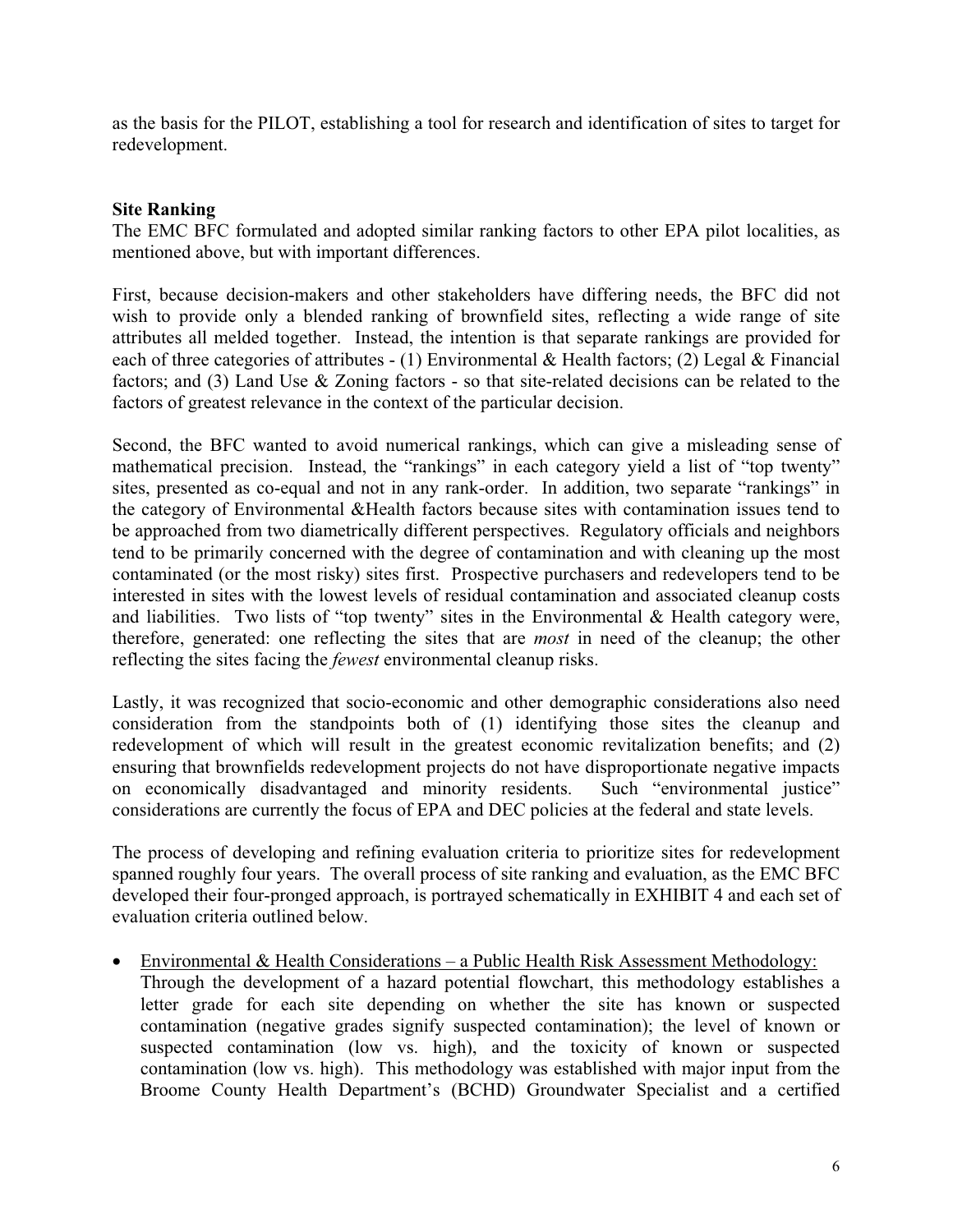Industrial Hygienist from the New York State Department of Transportation. The Groundwater Specialist, who is also a member of the BFC and the Brownfields Management Team overseeing the PILOT, determined the letter grades with input from the EMC BFC. These considerations also account for a probability of exposure for different populations (construction workers, residents, industrial employees, commercial employees or visitors) and the route of exposure (surface water, ground water, soil surface, soil subsurface or soil gas). For a detailed explanation of this methodology, please see EXHIBIT 5 – Site Ranking Methodology: Environmental & Health Considerations.

- Legal & Financial Considerations: This methodology accounts for each site's ownership (public or private), and each site's physical status (vacant, occupied, or under occupied building).
- Social & Demographic Considerations: The EMC BFC chose to assign a list of important social and demographic factors from 2000 US Census block group data to each site for the site evaluation process, which will be available in the County's Brownfields Database as a demographic scorecard. Sites will not be ranked by this consideration alone, but rather the considerations will be used as a tool to help identify sites that will result in the greatest economic revitalization benefits if chosen for cleanup and redevelopment, as well as ensure that brownfields redevelopment projects do not have disproportionate negative impacts on economically disadvantaged and minority residents. Social and demographic factors found in the database include: total population, population density, number of housing units, percent nonwhite, residential vacancy rate, per capita income, poverty rate, percent of families below poverty with children under 5 years of age, and unemployment for each site's block group, and a comparison of each.
- Land Use & Development Considerations: This methodology accounts for each site's contiguous acreage, proximity to highway access, viability of utility access, zoning status, Empire Zone status, and EnZone status. (See EXHIBIT 6)

#### **Sites Recommended for EPA Pilot Assessments**

Beginning in early spring 2004, the EMC BFC finalized its site selection criteria and applied each category of criteria to every site in the database. Seven (7) properties were identified to potentially be addressed using assessment PILOT funding. The sites have varying degrees of known or suspected site contamination, represent a diversity of socio-economic criteria, are either vacant or under-utilized, and are either County-owned or have redevelopment potential (See Table A below). Four (4) of the seven (7) aforementioned properties also lie within the boundaries of the areas recently nominated by the County as potential New York State Brownfield Opportunity Areas (BOAs) in Binghamton and Johnson City.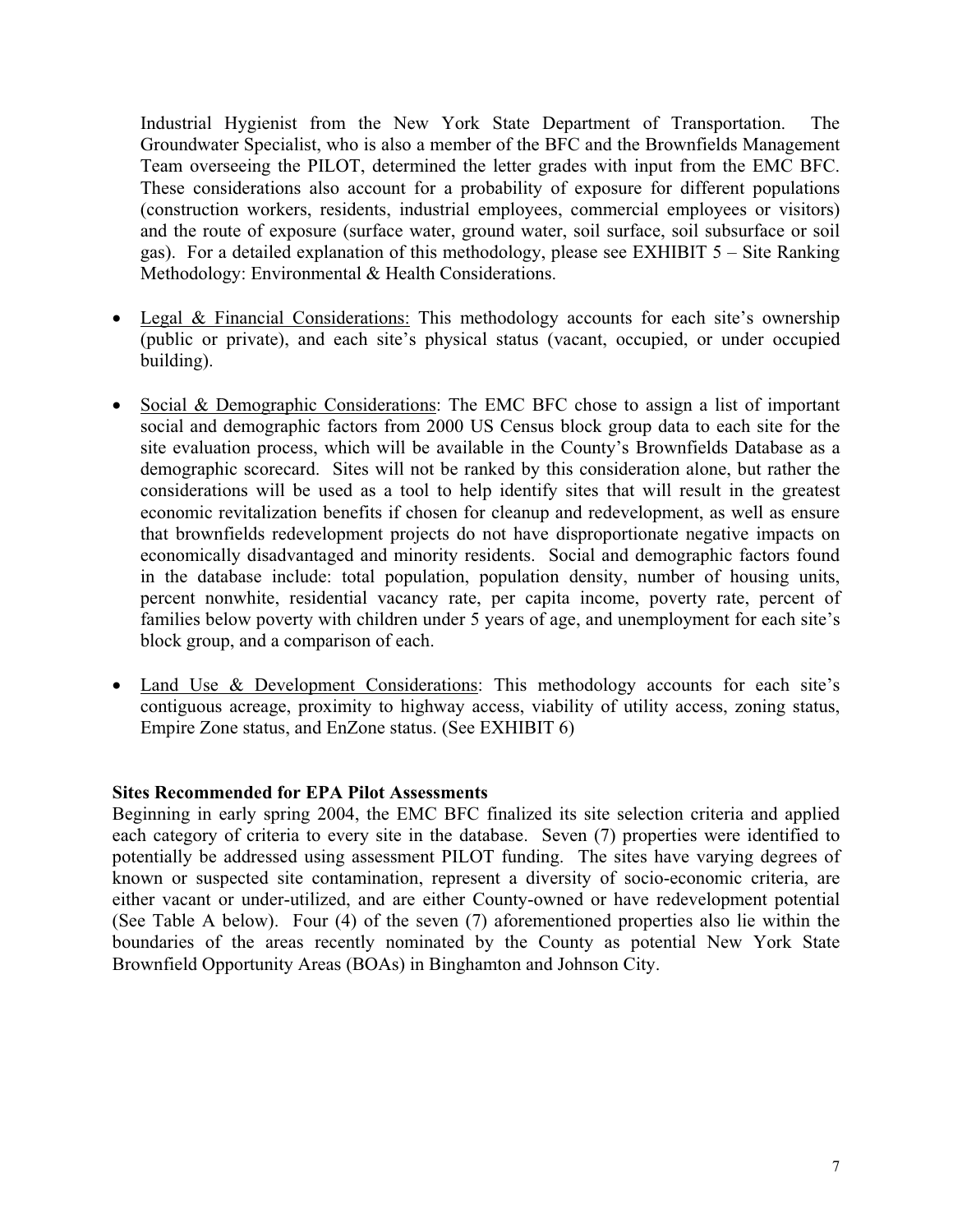| <b>Site Name</b>                               | <b>Municipality</b>        | <b>Identified for</b><br>Redevelopment `in<br><b>The BCPlan</b> | Located<br>In Key<br>Gateway | <b>Blighting</b><br><b>Influence</b> |
|------------------------------------------------|----------------------------|-----------------------------------------------------------------|------------------------------|--------------------------------------|
| Former Endicott Forging & Mfg Co.              | Village of<br>Endicott     |                                                                 |                              |                                      |
| Former Chenango Industries *                   | Village of<br>Endicott     |                                                                 |                              |                                      |
| Former Rivco tank site                         | Village of<br>Johnson City |                                                                 |                              |                                      |
| Former EJ Victory Building **                  | Village of<br>Johnson City |                                                                 |                              |                                      |
| Former TK Lawn & Hardware **                   | Village of<br>Johnson City | J                                                               |                              | кđ                                   |
| Former Philips Foundry, Inc. **                | City of<br>Binghamton      |                                                                 |                              |                                      |
| <b>DOT</b> Equipment Management<br>Building ** | City of<br>Binghamton      |                                                                 |                              |                                      |

**Table A - Sites Recommended for EPA Pilot Assessments** 

\* Currently approved for EPA assessment PILOT funding and approved for Environmental Restoration Program funding (authorized by the 1996 Clean Air/Clean Water Act) from the New York State Department of Environmental Conservation (NYSDEC).

\*\* Sites located within proposed boundaries of areas recently nominated by Broome County as a New York State Brownfield Opportunity Areas (BOAs).

The EMC BFC formalized results of their site selection exercise in an advisory resolution to the Brownfields Management Team for their consideration (see EXHIBIT 7). Property characteristics for sites recommended by the EMC BFC for funding under the PILOT are displayed in EXHIBIT 8.

#### **Next Steps**

During 2005, the EMC BFC will continue to meet regularly (monthly, as needed) to fulfill their responsibilities under the PILOT, including monitoring PILOT progress and providing guidance to the Brownfields Management Team, in addition to citizen participation obligations as defined by the EPA. These activities will include conducting a series of public meetings to keep the public-at-large familiar with and up to date on the activities related to the PILOT.

For each of the affected communities eventually targeted by the PILOT, two public meetings will be conducted; one pre-assessment and one post-assessment, to ensure conceptual redevelopment ideas are compatible with community goals. The public will have opportunities to share information they know about a targeted site or cluster of sites before an environmental site assessment (Phase I and II) is undertaken. One exception to the pre- assessment meeting scenario may be the former Chenango Industries site (aka 312 Maple St, Endicott), a countyowned property that is currently undergoing an investigational assessment under the New York State Environmental Restoration Program. This site specific investigation under the PILOT will complement investigational assessments already in progress. Those targeted communities will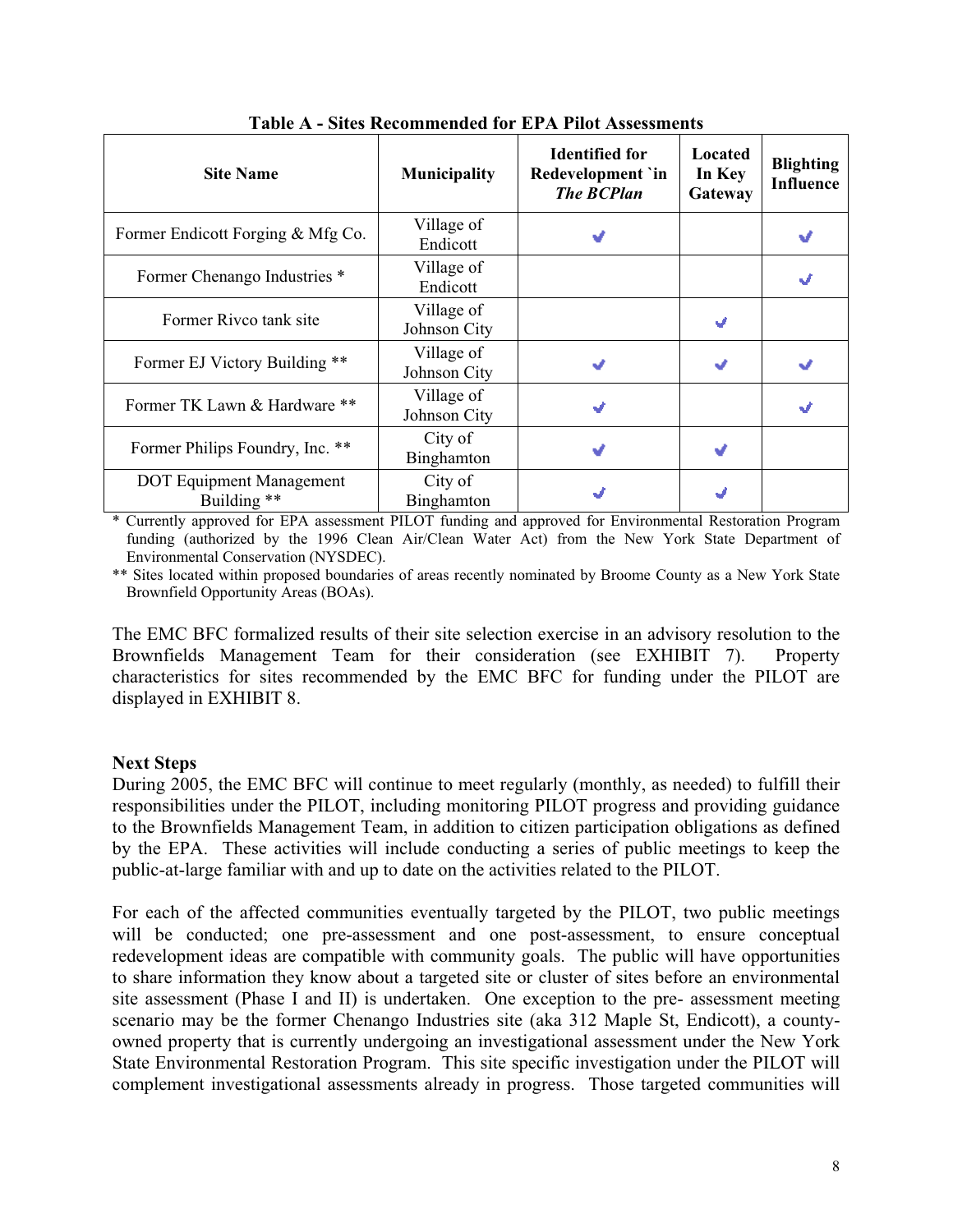also have opportunities to hear the results of the completed environmental site assessment and provide their feedback in a second community meeting.

The EMC BFC will continually identify stakeholders that may have an interest in the PILOT program. The EMC will use their extensive mailing and email outreach lists to inform individuals, community groups and agencies, and government entities about opportunities for involvement in brownfield decision-making and redevelopment plans. The Brownfields Management Team and the BFC will specifically identify individual landowners and neighborhood stakeholders adjacent to and in the surrounding area of a targeted brownfield using real property tax information records and GIS applications. These individuals, groups, and entities will be added to community outreach mail lists.

Planning & Economic Development staff and municipal officials will continue to conduct meetings with property owners of likely PILOT sites. Based on the outcome of these meetings, they too, will prepare a list of candidate sites for consideration by the Brownfields Management Team.

Created 10/04 Revised 11/04 Edited 11/05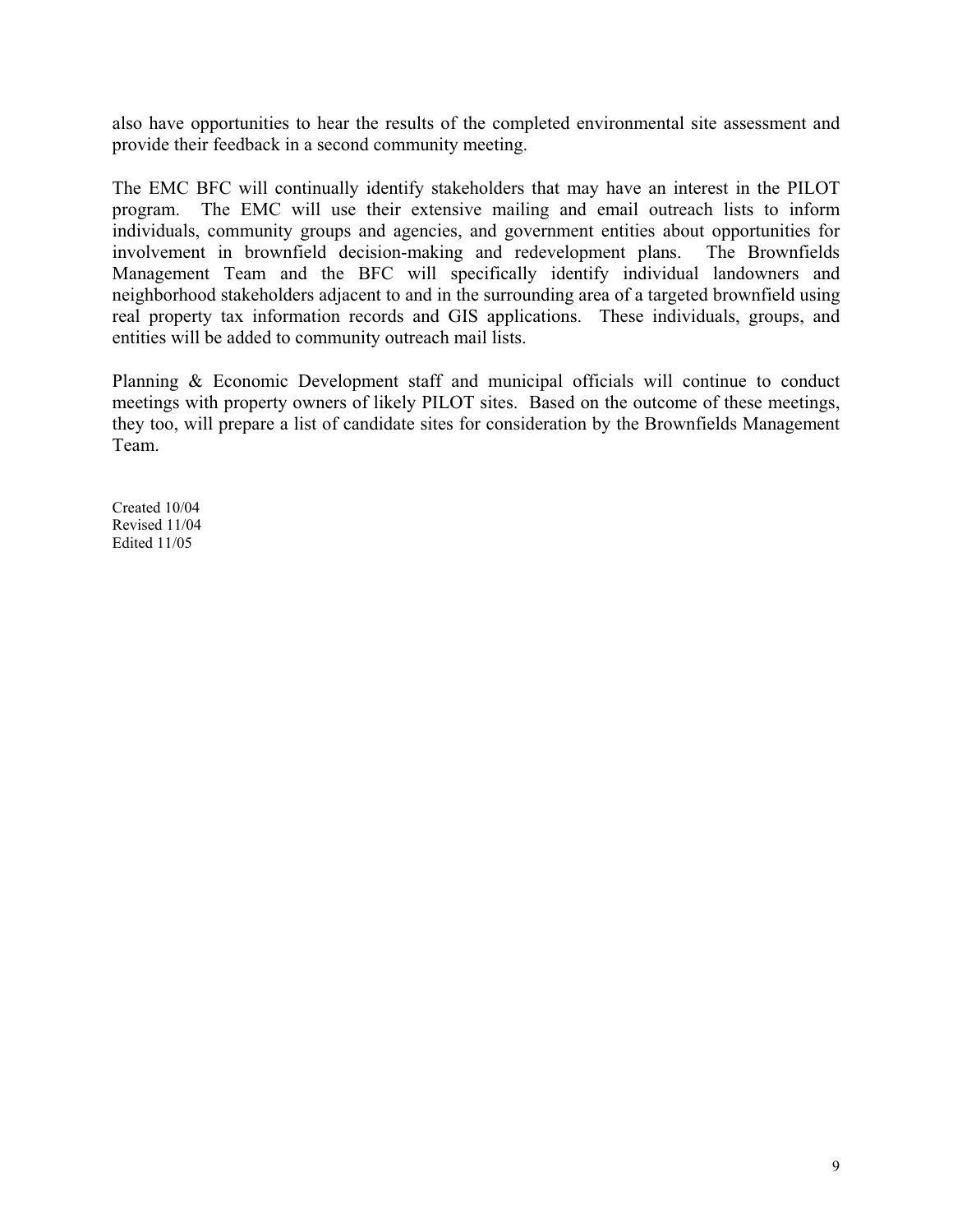Exhibit 1: Mission and Membership – Broome County Environmental Management Council

Exhibit 2: Membership - EMC Brownfields Committee

Exhibit 3: Potential Site Ranking Criteria (11/16/00)

Exhibit 4: Brownfields Prioritization for Site Ranking and Selection

Exhibit 5: Site Ranking Methodology: Environmental & Health Considerations

Exhibit 6: Site Ranking Methodology: Land Use & Development Factors

Exhibit 7: EMC Advisory Resolution – Potential Sites to Consider for Inclusion in the PILOT

Exhibit 8: Property Characteristics of sites recommended by the EMC BFC for the PILOT: Summary Ranking - November 2004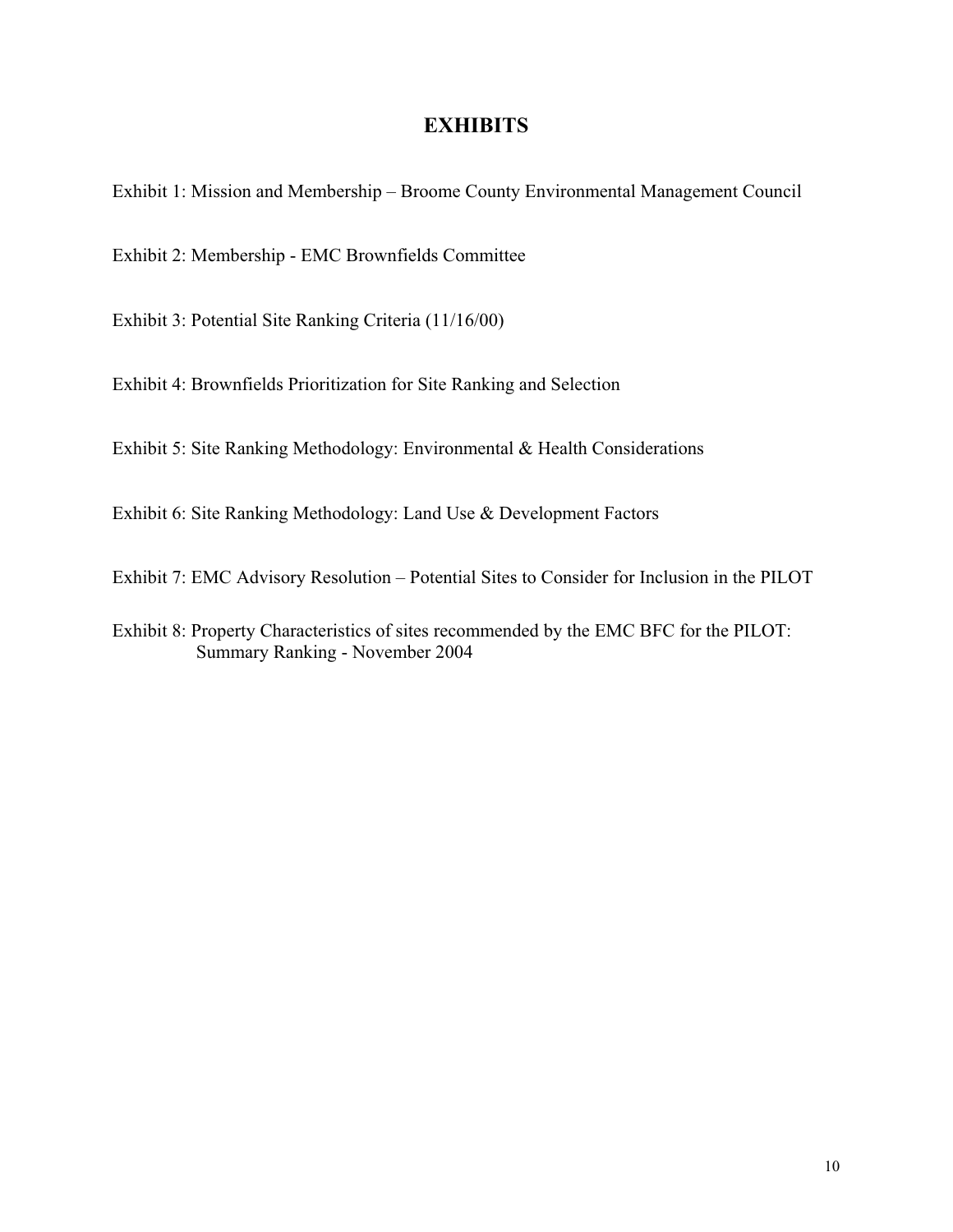Broome County Environmental Management Council (EMC)

**The Broome County Environmental Management Council (EMC) has advised County and local government on environmental matters since 1971. The local citizen volunteer environmental advisory board gathers and inspects environmental information and makes policy recommendations to County government. The Council also helps identify and draw attention to environmental concerns through public participation and education programs.** 

#### **2004 Membership**

MEMBERS-AT-LARGE (voting) Douglas Garner Duke Holdsworth, EMC Chair and Landfill CAC Rep. David Weitzman, Recycling and Waste Management Committee Chair Terry Woodnorth, Natural Resources Committee Chair Andre LaClair, EMC Vice-Chair Anthony (Tony) Lubzanski Mary Cronk Lisa Hoffman William (Bill) Heaviside Herman Roberson

#### STUDENT REPRESENTATIVES (voting)

Joseph Liciandrello, Broome Community College and Jacklyn Beebe, Binghamton University Vacant - area high school

CONSERVATION ADVISORY COMMISSION (CAC) REPRESENTATIVES (voting) Cynthia Westerman, Town of Vestal CAC and EMC Brownfields Committee Chair Eileen Patch, Town of Union CAC, and Marion Percik, Town of Dickinson CAC

SPECIAL REPRSENTATIVES (voting) Kevin Mathers, Cornell Cooperative Extension of Broome County, and Charles (Chip) McElwee, Broome County Soil and Water Conservation District

EX-OFFICIO MEMBERS (non-voting) Commissioners of Public Works, Environmental Health, Solid Waste Management, and Planning & Economic Development

> LEGISLATIVE REPRESENTATIVES (non-voting) Brian Brunza and Chris W. Burger

ASSOCIATE MEMBERS (non voting) Franklyn Cism, Kenneth Kamlet (former EMC Brownfields Committee Chair), Richard (Rick) Kumpon, Ruth Levin, Anndrea Starzak, and R. Timothy Wolcott

STAFF Stacy Merola, Sr. Environmental Planner and EMC Director, and Jeremy Magliaro, EMC Environmental Analyst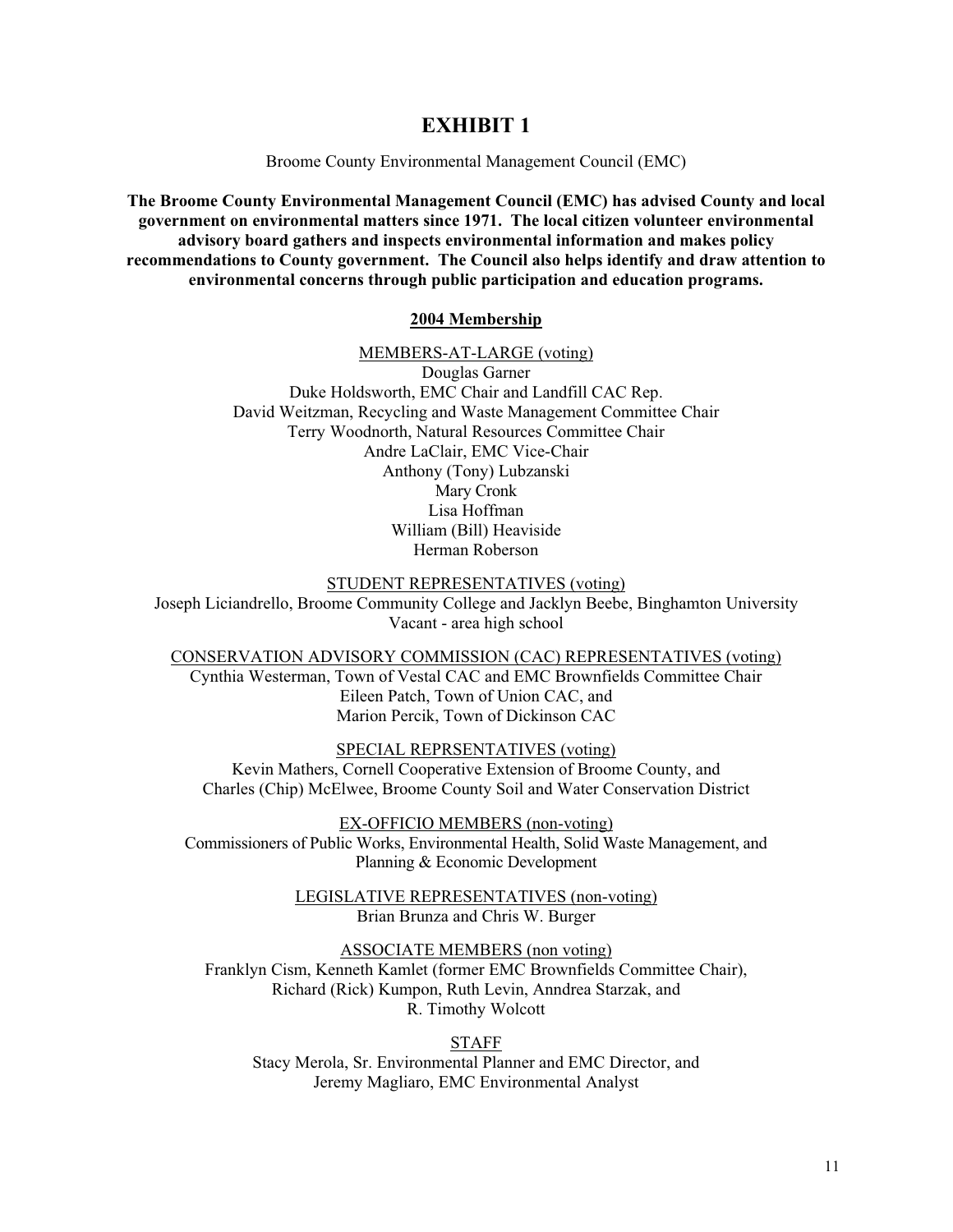Broome County Environmental Management Council (EMC)

#### **Brownfields Committee (BFC) Members**

Cynthia Westerman, BFC Chair and Vestal Conservation Advisory Commission Representative

Robert Augenstern, Director, Southern Tier East Regional Planning & Development Board

Joel Boyd, Assistant Director, City of Binghamton Economic Development

Ronald Brink, Groundwater Specialist, Broome County Health Department

Mary Brophy, PHD, CIH, CPE and Landscape & Environmental Design Division, New York State Department of Transportation

Susan Cummins, Biochemist, GeoLogic NY, Inc.

Frank Evangelisti, Chief Planner, Broome County Planning & Economic Development

Douglas Garner, EMC Member-at-Large and Plant Service Manager and North America Environment, Safety and Health Lead, BAE Systems

Joseph Graney, former EMC Member-at-Large and Geology Professor, Binghamton University

Kenneth S. Kamlet, EMC Associate Member, former BFC Chair, and Esquire, Newman Development Group

Richard Kumpon, EMC Associate Member and Project Scientist, O'Brien & Gere Engineers

Jeremy Magliaro, EMC Environmental Analyst

Charles (Chip) McElwee, Director, Broome County Soil & Water Conservation District and EMC Special Representative

Stacy Merola, Senior Environmental Planner and EMC Director

Joseph Moody, Town of Union Economic Development

Robert C. Murphy, Esquire, Pope, Schrader, & Murphy, LLP

Herman Roberson, EMC Member-at-Large and Professor Emeritus, Binghamton University

Tom Suozzo, Project Manager, New York State Department of Environmental Conservation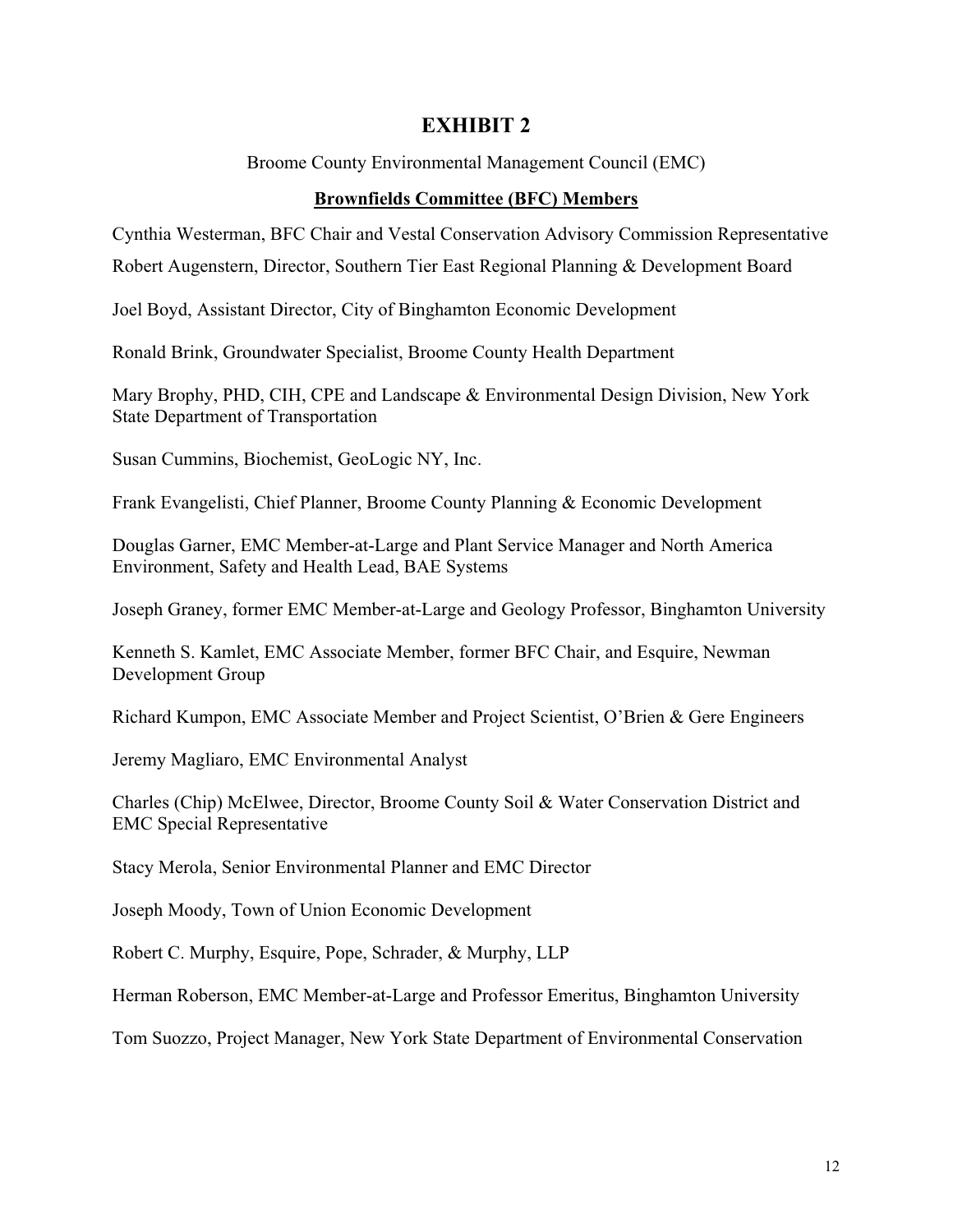#### Broome County Environmental Management Council Natural Resources Committee - Brownfields (Sub)Committee

| Criterion*                                  | Used By                             | Commentary                                |
|---------------------------------------------|-------------------------------------|-------------------------------------------|
| Marketability (near-term                    | Buffalo, Knoxville, Rhode Island    |                                           |
| redevelopment potential) [LP]               |                                     |                                           |
| Potentially interested developers [LP]      | Worcester (MA), Bridgeport (CT)     |                                           |
| Size of contiguous site, size of existing   | Buffalo, Rochester, Knoxville,      |                                           |
| building(s) if reusable [LP]                | Worcester (MA)                      |                                           |
| Available or planned infrastructure         | Buffalo, Knoxville, Worcester       |                                           |
| [LP]                                        | (MA)                                |                                           |
| Proximity to transportation, workforce      | Rochester                           |                                           |
| and utilities [LP]                          |                                     |                                           |
| Site access [LP]                            | Worcester (MA)                      |                                           |
| Zoning [LP]                                 | Knoxville                           |                                           |
| Geotechnical suitability [LP]               | Rochester                           | May not be readily apparent.              |
| Community need for revitalization [LP]      | Buffalo, Rochester [for EZ sites]   | Probably a given throughout this<br>area. |
| Waterfront revitalization potential<br>[LP] | Rochester                           |                                           |
| Site ownership status (private vs.          | Buffalo, Knoxville, Worcester       |                                           |
| public, etc.) [L/F]                         | (MA)                                |                                           |
| Anticipated level of owner cooperation      | Bridgeport (CT)                     |                                           |
| [L/F]                                       |                                     |                                           |
| Site has viable business [L/F]              | Knoxville                           |                                           |
| Site acquisition costs [L/F]                | <b>Buffalo</b>                      |                                           |
| Potential for active local government       | Rochester                           |                                           |
| role in direct funding or ownership [L/F]   |                                     |                                           |
| Income potential from future leasing (or    | Worcester (MA)                      |                                           |
| sale) [L/F]                                 |                                     |                                           |
| Assessed value [L/F]                        | Rochester                           |                                           |
| Site financial condition (in arrears,       | Buffalo, Wisconsin                  |                                           |
| foreclosure, etc.) [L/F]                    |                                     |                                           |
| In economic development zone?<br>[L/F]      | <b>Buffalo</b>                      |                                           |
| Availability of financial incentives for    | Rochester                           |                                           |
| assessment, cleanup [L/F]                   |                                     |                                           |
| Site characteristics vs. available          | <b>EMC Brownfields Subcommittee</b> |                                           |
| funding sources                             | (meeting of $11/16/00$ )            |                                           |
| Amount of existing environmental            | <b>Buffalo</b>                      | May be difficult to assess                |
| data [E]                                    |                                     |                                           |
| Threat posed to human and/or                | <b>Buffalo</b>                      | May be difficult to assess                |
| environmental health [E]                    |                                     |                                           |
| Presence of viable owner and potential      | Rochester, Worcester (MA)           |                                           |
| for private cleanup [E]                     |                                     |                                           |
| Existing focus of regulatory attention?     | <b>KKamlet</b>                      | Found to be of low risk vs.               |
| [E]                                         |                                     | regulatory target?                        |

### **Potential Site Ranking Criteria** (11/16/00)

 $*LP =$  land use planning and development;  $L/F =$  legal/financial;  $E =$  environmental/public health

EPA Brownfield Pilot site projects were reviewed for ones that included ranking and prioritization elements. The factors addressed in the ranking process were tabulated by locality and classified into the three indicated categories (LP, L/F and E)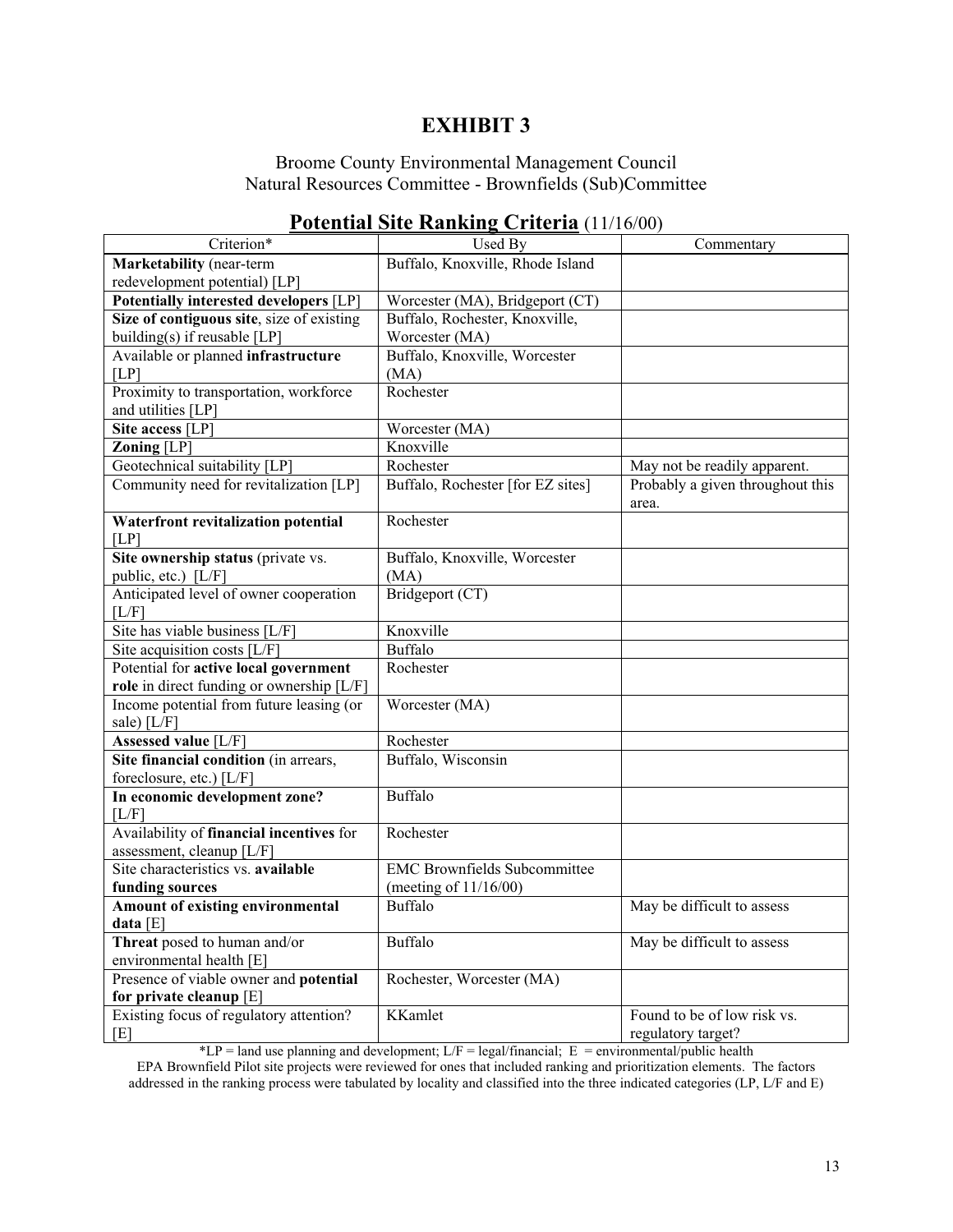Broome County Environmental Management Council Brownfields Committee

**Brownfields Prioritization for Site Ranking and Selection**

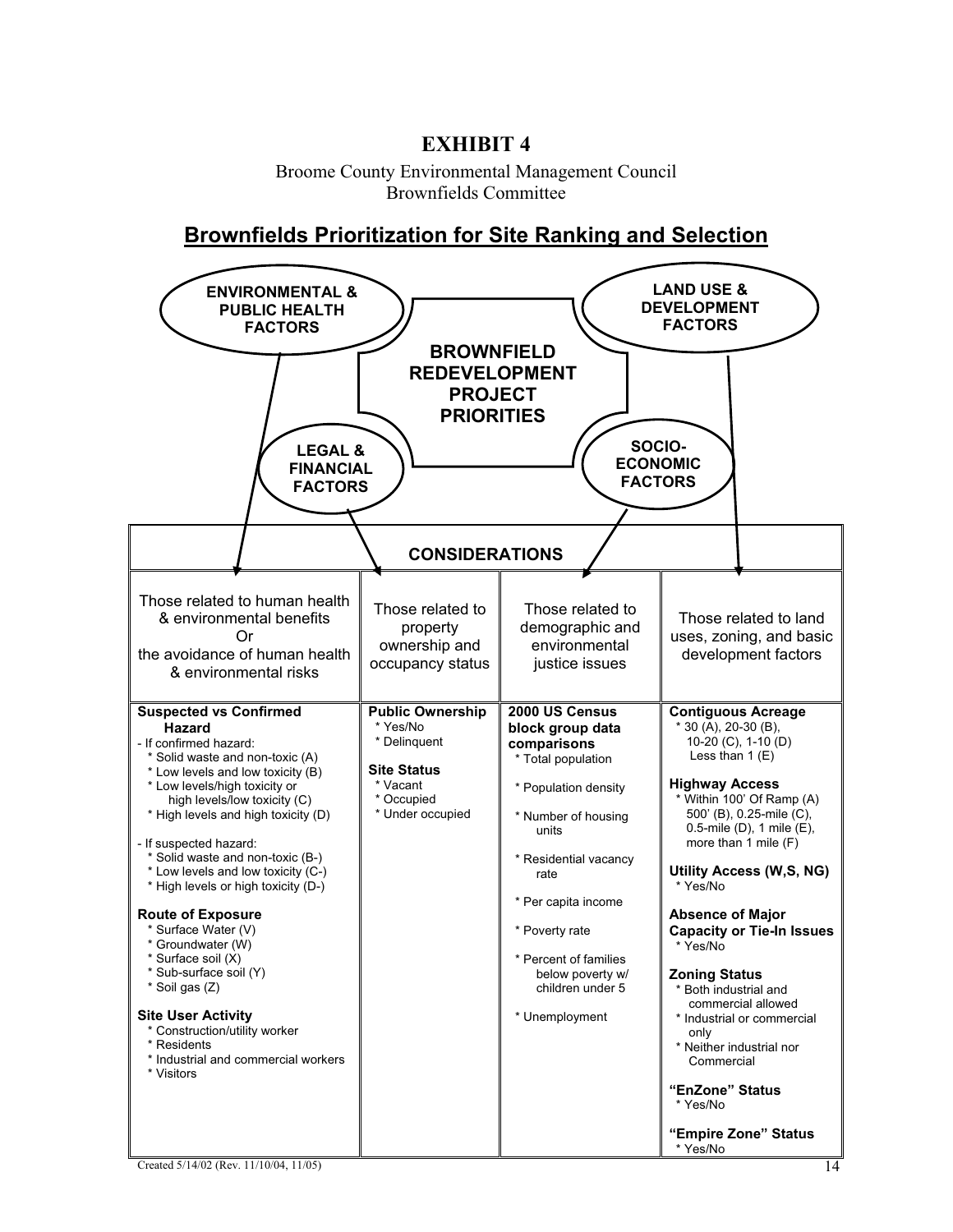## Broome County Environmental Management Council Brownfields Committee

**Site Ranking Methodology: Environmental & Health Considerations**

 $(4/17/02;$  rev.  $1/9/04, 11/05)$ 

One of the ways to rank properties identified as brownfields is based on a **public health risk assessment**. The risk assessment methodology used should be scientifically based and transparent so that everyone interested in the process understands it.

The **risk** of adverse health effects depends on the **toxicity** of the substance and the **exposure** of an individual to that substance. **Exposure** requires that there is a **route** or **pathway** through which the individual comes in contact with the substance. Since people are expected to occupy a redeveloped brownfield site, it is assumed that there will be a **receptor**. The three key elements evaluated in assessing risk are, thus: (1) the toxicant, (2) the route, and (3) the receptor (human).

To facilitate risk assessment at brownfield redevelopment sites, this methodology evaluates the **hazard potential**. The **hazard potential** depends on both the **toxicity** and the **amount of contaminant** present. The hazard potential is reflected in a letter grade from A to D, with A representing sites with the least hazard potential and D representing sites with the greatest hazard potential.

Because the information available about contaminants at brownfield sites is extremely variable, the first step in characterizing the toxicity is to evaluate the type of information. Sites where there is no quantitative information ("suspected site") have more uncertainty associated with them and are signified by a minus sign after the assigned letter grade. For example: a dump site that has not been used for many years and at which there has been no sampling, or a foundry at which there has been no surface or subsurface sampling performed. These sites are ranked as B-, C-, or D-.

|                                   | Table T - Hazaru I otential Kalikings for Shes Lacking Quantitative Hilbi mation |
|-----------------------------------|----------------------------------------------------------------------------------|
| <b>Hazard Potential Ranking *</b> | <b>Characteristics</b>                                                           |
| в-                                | solid waste/non-toxic                                                            |
|                                   | low levels and low toxicity                                                      |
| l )-                              | high levels or high toxicity                                                     |

**Table 1 - Hazard Potential Rankings for Sites Lacking Quantitative Information** 

\* Letter rankings assigned to particular sites do not necessarily reflect the potential health risk to users of the site.

Sites where sampling has been performed and there is quantitative information about the contamination have less uncertainty and are ranked A, B, C, or D (without the minus sign), depending on the toxicity and the amount of contamination present.

|  |  | Table 2 - Hazard Potential Rankings for Sites With Quantitative Information |  |  |  |  |
|--|--|-----------------------------------------------------------------------------|--|--|--|--|
|--|--|-----------------------------------------------------------------------------|--|--|--|--|

| <b>Hazard Potential Ranking *</b> | <b>Characteristics</b>                               |
|-----------------------------------|------------------------------------------------------|
|                                   | solid waste/low toxicity                             |
|                                   | low levels and low toxicity                          |
|                                   | low levels/high toxicity or high levels/low toxicity |
|                                   | high levels/high toxicity                            |

\* Letter rankings assigned to particular sites do not necessarily reflect the potential health risk to users of the site.

Hazard potential analysis can be seen in the following flow diagram (Diagram 1), below: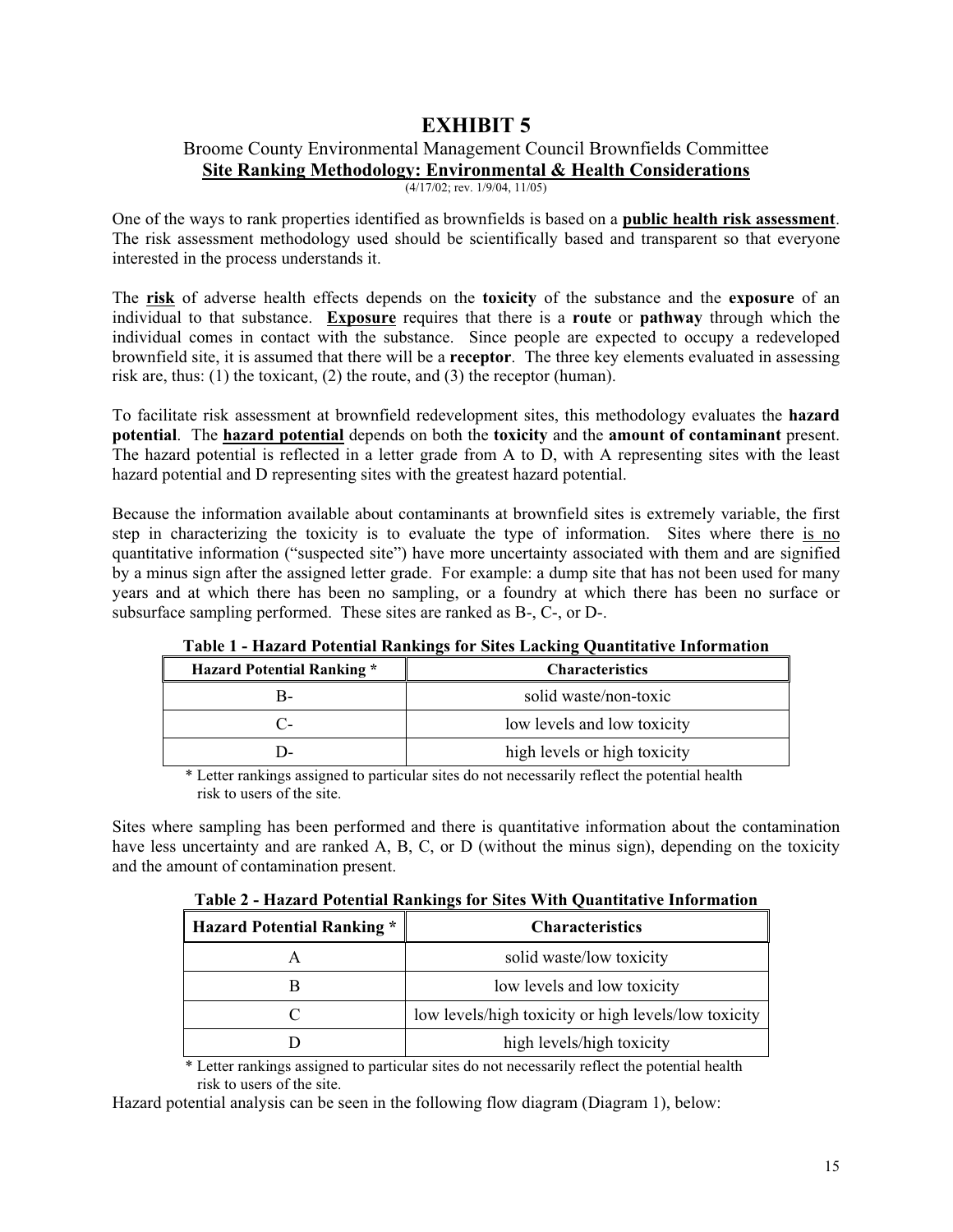## **Diagram 1 - Hazard Potential Flowchart**

Broome County Environmental Management Council - Brownfields Committee

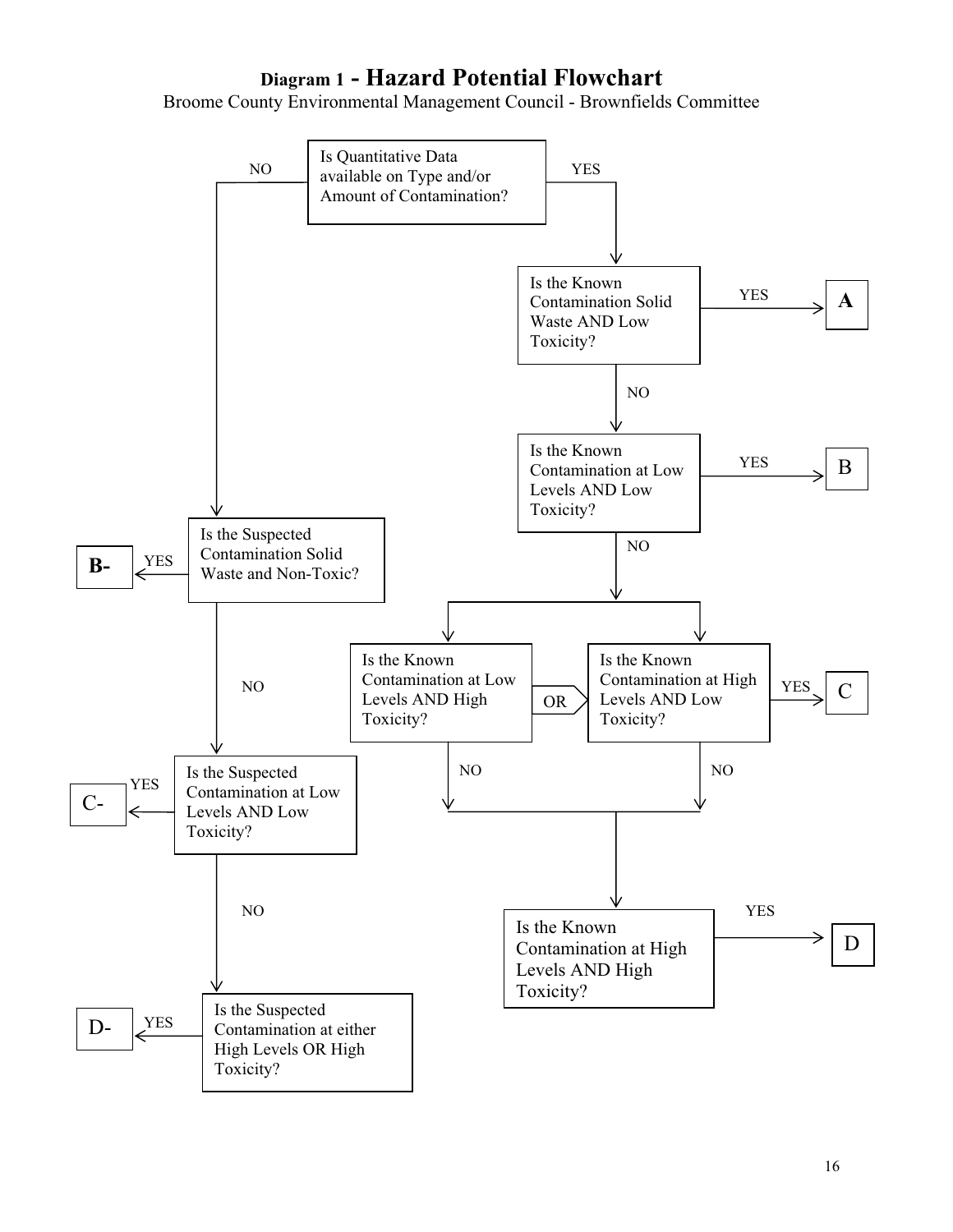Health risks depend not only on the site's overall **hazard potential** (as reflected by its assigned letter grade), but also on the **exposure potential** for the contaminants of concern. **Exposure** depends on the **contaminant location**, their **physical properties**, and the **duration of exposure** (i.e., how long a user is on the site). Physical properties will influence whether contaminants adhere to soil particles, migrate into groundwater or volatilize into soil gas.

**Exposure potential** at a brownfield redevelopment site depends both on **contaminant location** (see Table 3, below) and on **site user activity**. Construction workers and utility people are generally at greater risk than visitors to or inhabitants of the site after it has been developed. Use of appropriate barriers will offer protection to future occupants, but not to the people installing the barriers. Whether people live at the site or simply work at the site affects their **exposure potential**. The relationship between the **exposure route** and the **site user activity** is summarized in Table 4, below:

| <b>Classification</b> | <b>Contaminant Location</b> | <b>Most Likely Exposure Route</b> |
|-----------------------|-----------------------------|-----------------------------------|
|                       | Surface Water               | Dermal                            |
| W                     | Groundwater                 | Ingestion, dermal, inhalation     |
|                       | Surface Soil                | Ingestion, dermal                 |
|                       | Sub-surface Soil            | Dermal                            |
|                       | Soil Gas                    | Inhalation                        |

**Table 3 - Location of Contaminant(s)/Exposure Routes** 

**Table 4 - Exposure Potential at a Brownfield Site** 

| <b>Site User</b>                             | <b>Surface</b><br><b>Water Route</b><br>(V) | <b>Groundwater</b><br>Route<br>(W) | <b>Soil Surface</b><br>Route<br>(X) | Soil<br><b>Subsurface</b><br>Route<br>(Y) | <b>Soil Gas</b><br>Route<br>(Z) |
|----------------------------------------------|---------------------------------------------|------------------------------------|-------------------------------------|-------------------------------------------|---------------------------------|
| <b>Construction/Utility</b><br>Worker        | Maybe                                       | Likely                             | Likely                              | Likely                                    | Likely                          |
| <b>Residents</b>                             | Likely                                      | Unlikely*                          | Likely                              | Maybe                                     | Maybe                           |
| Industrial/<br>Commercial<br><b>Employee</b> | Unlikely                                    | Unlikely*                          | Likely                              | Maybe                                     | Maybe                           |
| <b>Visitors/Shoppers</b>                     | Unlikely                                    | Unlikely*                          | Maybe                               | Unlikely                                  | Maybe                           |

**\***Assumes public water supply

**Exposure potential** also depends on **engineering controls** (i.e. barriers - impermeable and/or vapor), **institutional controls** (i.e. deed restrictions), or **personal protection equipment** (i.e. respirators and protective clothing).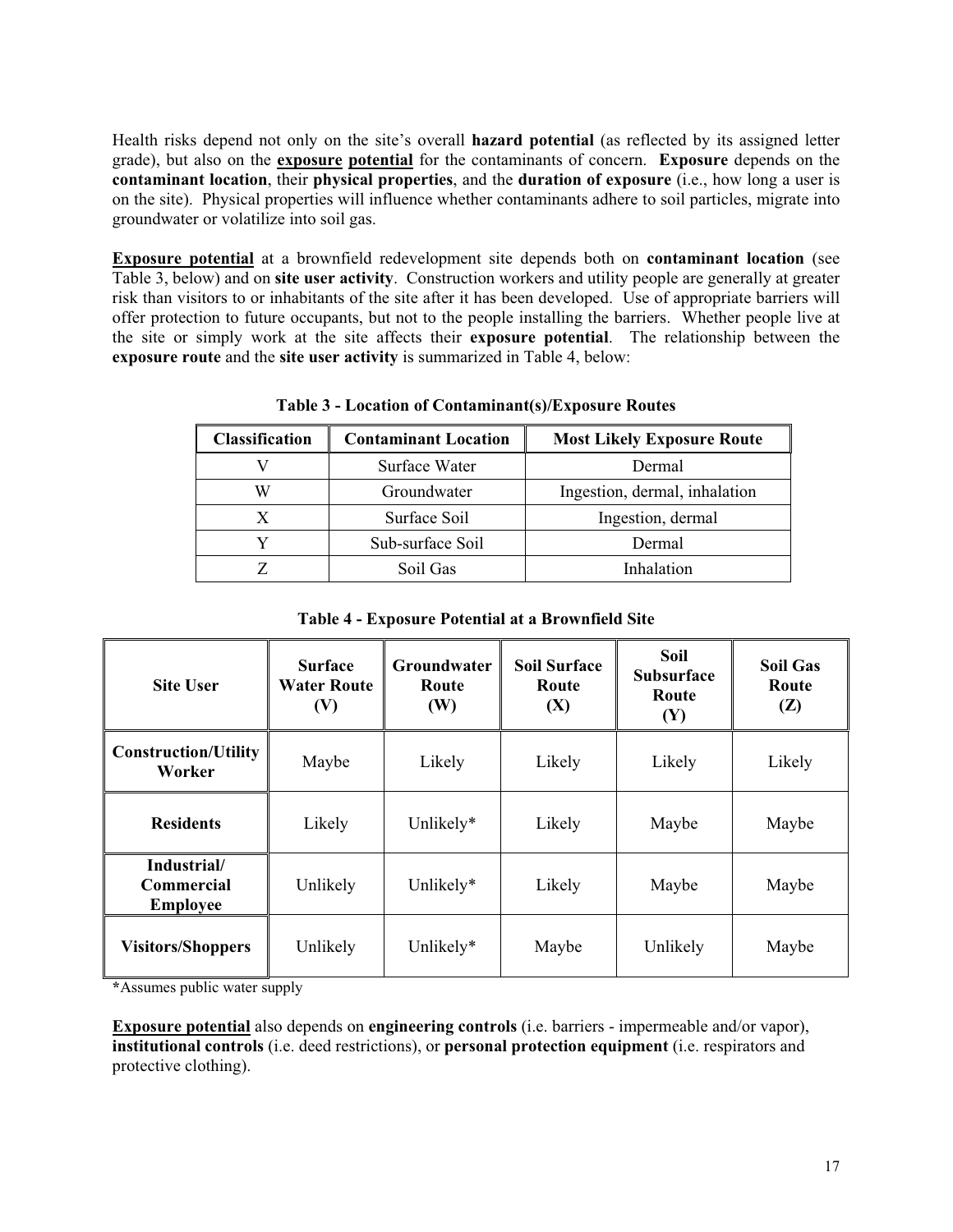Because brownfield cleanup levels may not fully meet the needs of specified potential future uses, it is critical to be aware of exposure routes. Based on future uses, protective barriers may need to be installed and/or upgraded at brownfield sites.

The final **risk assessment** takes into consideration both the **hazard potential** and the **exposure potential** and places the **risk** into three bands of high, medium, or low risk (see Table 5, below).

| <b>Site Hazard</b><br><b>Potential</b><br>Ranking | <b>Visitors</b> | <b>Employees</b> | <b>Residents</b> | Construction/<br><b>Utility</b><br><b>Workers</b> |
|---------------------------------------------------|-----------------|------------------|------------------|---------------------------------------------------|
| A                                                 | Low             | Low              | Low              | Low-Medium                                        |
| B                                                 | Low             | Low              | Low-Medium       | Low-Medium                                        |
| <b>B-</b>                                         | Low             | Low              | Low-Medium       | Low-Medium                                        |
| $\mathbf C$                                       | Low             | Low-Medium       | Medium           | High                                              |
| $C-$                                              | Low             | Medium           | Medium           | High                                              |
| D                                                 | Low-Medium      | Medium-High      | Medium-High      | High                                              |
| D-                                                | Medium          | High             | High             | High                                              |

**Table 5 - Health Risk Assessment at Redeveloped Brownfield Sites** 

#### **End note:**

This methodology was established by the EMC's Brownfields Committee (BFC) with major input from the Broome County Health Department's (BCHD) Groundwater Specialist, Ron Brink and Mary O'Reilly Brophy, PHD, CPE, CIH (Certified Industrial Hygienist) from the New York State Department of Transportation (NYSDOT). Ron Brink, a member of the BFC and the Brownfields Management Team overseeing the EPA Brownfields Assessment PILOT, determined the letter grades with contribution from the EMC BFC.

In March 2004, Ron Brink and Mary Brophy presented these Environmental & Health considerations as a Public Health Risk Assessment Methodology (a risk banding approach to brownfield prioritization) at a National Institute of Occupational Safety & Health (NIOSH) Control Banding conference in Ohio.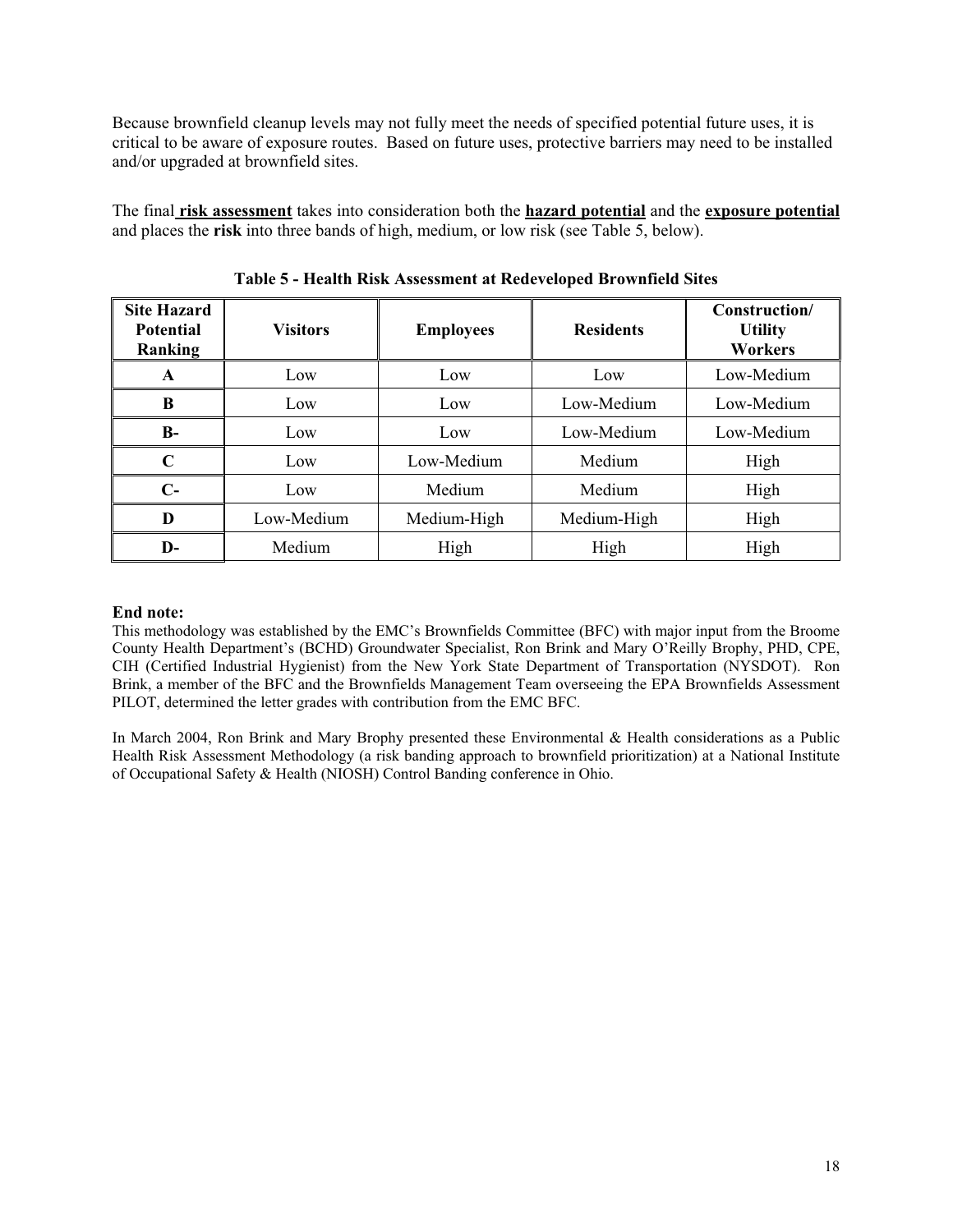Broome County Environmental Management Council Brownfields Committee

### **Site Ranking Methodology: Land Use and Development Factors SCORING WORKSHEET**

| <b>Contiguous Site</b><br>Acreage | <b>Points</b> | <b>Distance to Highway</b><br>Access | <b>Points</b> | <b>Utility Access</b> | <b>Points</b> |
|-----------------------------------|---------------|--------------------------------------|---------------|-----------------------|---------------|
| Over 30 acres                     | 100           | $100$ feet                           | 100           | Sewer                 | 33            |
| $20 - 30$ acres                   | 90            | 500 feet                             | 90            | Water                 | 33            |
| $10 - 20$ acres                   | 70            | $\frac{1}{4}$ mile                   | 70            | Natural Gas           | 33            |
| $1 - 10$ acres                    | 50            | $\frac{1}{2}$ mile                   | 50            | Total:                |               |
| $\leq 1$ acre                     | 0             | 1 mile                               | 20            |                       |               |
|                                   |               | $>1$ mile                            | $\theta$      |                       |               |
|                                   |               |                                      |               |                       |               |
| Acreage                           |               | <b>Highway Access</b>                |               | <b>Utility Access</b> |               |
| points allotted:                  |               | points allotted:                     |               | points allotted:      |               |
|                                   |               |                                      |               |                       |               |

(6/14/04)

#### **Total allotted points: [ ] ÷ 3 = Average Points [ ]**

| <b>Average Points</b>                               | <b>Equivalent Letter</b><br>Grade                                                                                                                                                                                        | <b>Letter Grade</b><br>$(+)$ or $(-)^*$ |
|-----------------------------------------------------|--------------------------------------------------------------------------------------------------------------------------------------------------------------------------------------------------------------------------|-----------------------------------------|
| Over 80                                             | A                                                                                                                                                                                                                        |                                         |
| 65 to 80                                            | B                                                                                                                                                                                                                        |                                         |
| 60 to 64                                            |                                                                                                                                                                                                                          |                                         |
| Under 60                                            |                                                                                                                                                                                                                          |                                         |
| designated En-Zone or Empire Zone<br>$(+)$<br>$(-)$ | *Letter scores $(+)$ and $(-)$ indicate if a site is located within a New York State<br>$=$ Located within En-Zone and Empire Zone<br>neutral: = Located in 1 of either En-Zone or Empire Zone<br>$=$ Located in neither |                                         |
|                                                     | En-Zones, as defined by the NYS, are census tract and block numbering areas<br>that have, as of the 2000 census, a poverty rate of at least $20\%$ and                                                                   |                                         |

that have, as of the 2000 census, a poverty rate of at least 20% and an unemployment rate of at least 1.25 times the statewide average.

Empire Zones, as defined by NYS, are designated areas throughout the State that offer special incentives to encourage economic and community development, business investment and job creation.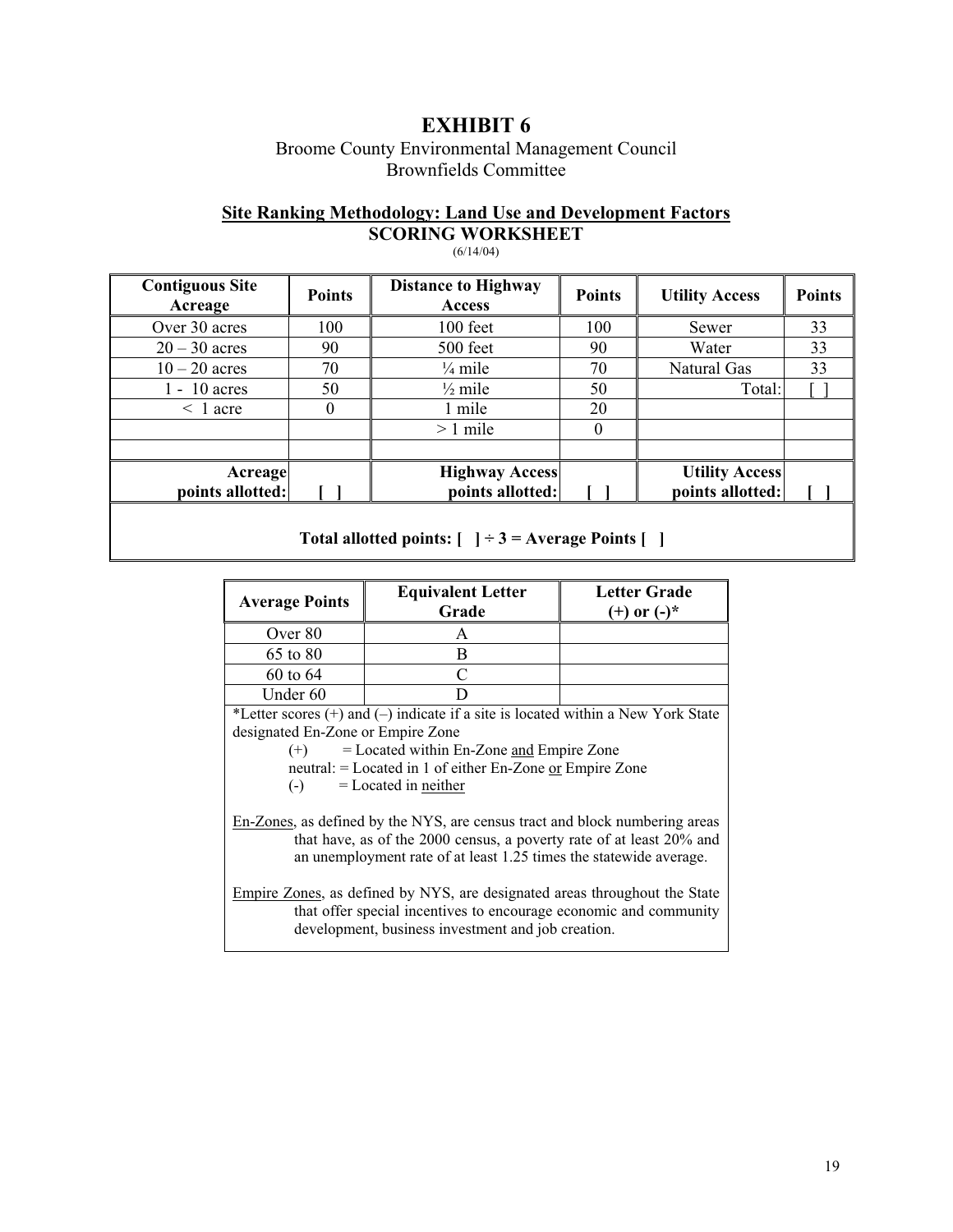#### Broome County Environmental Management Council Brownfields Committee

#### **RESOLUTION URGING THE COUNTY BROWNFIELDS MANAGEMENT TEAM TO CONSIDER BROWNFIELDS PROPERTIES FOR INCLUSION IN THE COUNTY BROWNFIELD ASSESSMENT DEMONSTRATION PILOT**

- WHEREAS, in 2000, the Environmental Management Council (EMC) established a Brownfield Subcommittee (the Committee) to develop and prioritize a list of high-economic value, lowenvironmental risk brownfield sites in the County, and to promote the identification, characterization, and cleanup of sites with higher environmental risks that have significant redevelopment potential, and
- WHEREAS, the Committee drafted a four-pronged site ranking methodology for evaluating brownfield properties that incorporate environmental and public health factors, legal and financial factors, land use and development factors, and socio-economic factors, and,
- WHEREAS, the Broome County Legislature, per Permanent Resolution No. 02-300, authorized the acceptance and submission of an application for a U.S. Environmental Protection Agency (EPA) Brownfields Assessment Demonstration Pilot Grant for the Department of Planning and Economic Development, and
- WHEREAS, in fall 2002, the Department of Planning and Economic Development was awarded the EPA grant to conduct a County Brownfield Assessment Demonstration Pilot (BAP) that would be administered by a County Brownfields Management Team, and
- WHEREAS, the EMC Committee is charged with assisting the Brownfields Management Team with executing certain elements of the BAP, including application of a methodology for site selection and community participation, among others, and
- WHEREAS, the Committee applied their methodology and identified seven (7) properties that meet criteria for site inclusion under the BAP that have varying degrees of known or suspected site contamination, represent a diversity of socio-economic criteria, are either vacant or under-utilized, and are either County-owned or have potential for redevelopment, and
- WHEREAS, four (4) of the seven (7) aforementioned properties also lie within the boundaries of areas recently nominated by the County as potential New York State Brownfield Opportunity Areas (BOAs) in Binghamton and Johnson City, now, therefore be it
- RESOLVED, that the EMC hereby urges the County Brownfields Management Team to consider the brownfield properties annexed hereto as Exhibit "A" for inclusion in the County Brownfield Assessment Demonstration Pilot, and be it

FURTHER RESOLVED, that this advisory resolution be distributed to Brownfields Management Team.

SM/jm 9/7/04 rev.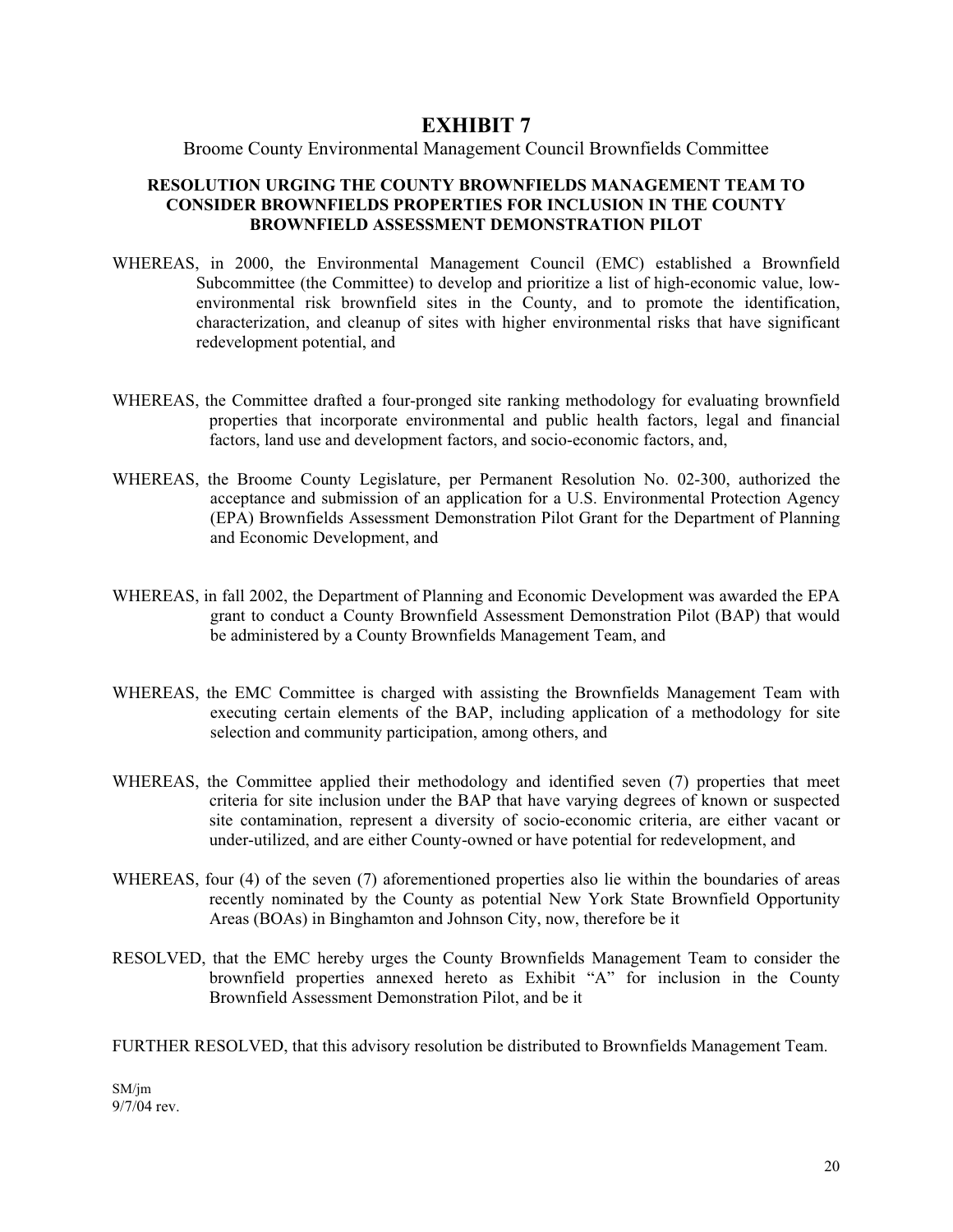#### **RESOLUTION URGING THE COUNTY BROWNFIELDS MANAGEMENT TEAM TO CONSIDER BROWNFIELDS PROPERTIES FOR INCLUSION IN THE COUNTY BROWNFIELD ASSESSMENT DEMONSTRATION PILOT EXHIBIT "A"**

| <b>EMC Record</b> | <b>Property Name</b>                    | Municipality      |
|-------------------|-----------------------------------------|-------------------|
| 85                | TK Lawn and Hardware                    | Johnson City      |
| 73                | Phillips Foundry, Inc.                  | Binghamton (City) |
| 103               | NYSDOT Equipment Management             | Binghamton (City) |
| $\mathbf{1}$      | Endicott Forging and Manufacturing, Co. | Endicott          |
| 5                 | Former Chenango Industries              | Endicott          |
| 30                | Rivco Site                              | Johnson City      |
| 84                | <b>EJ Victory Building</b>              | Johnson City      |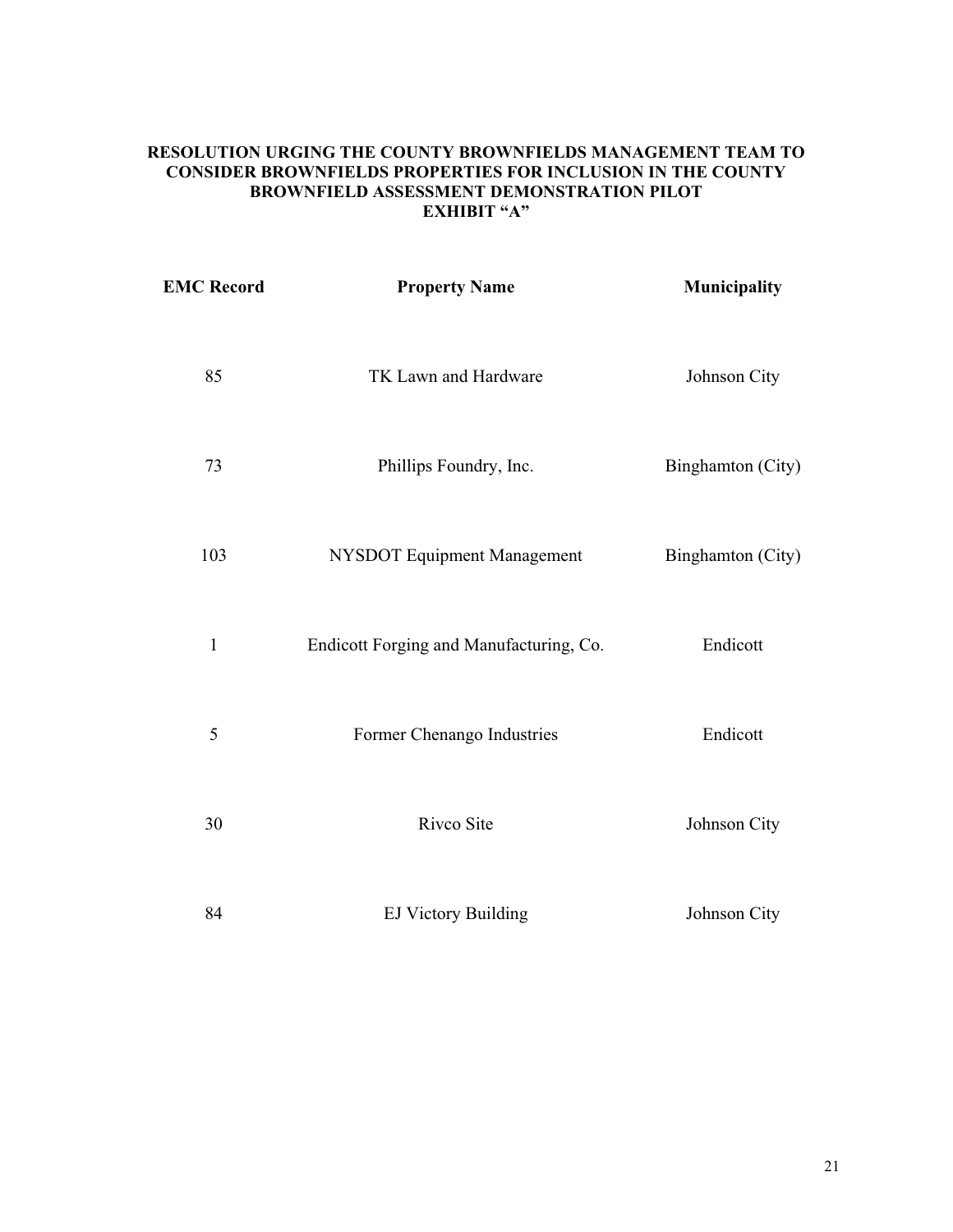Broome County Environmental Management Council Brownfields Committee

(see next two pages)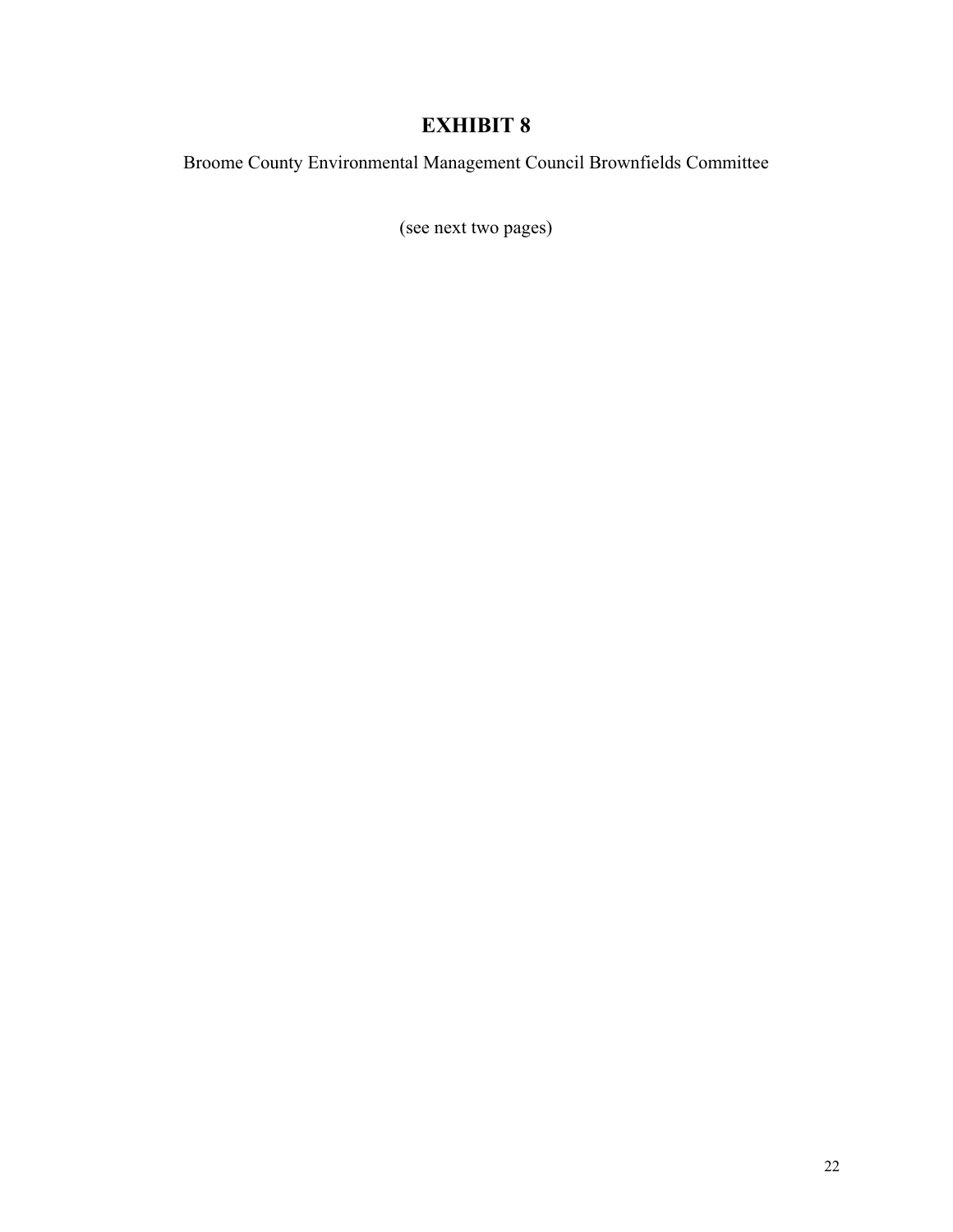| Record<br>Number         |                        | Summary Ranking - November, 2004                                        |                                                                    | Persons<br>Sq. Mile<br>Per | Residential<br>Vacancy<br>Rate | Income<br>Capita<br>per<br>P | ndividuals<br>Rate for<br>Poverty | Poverty Rate<br>for Families<br>w/ Children<br>under 5 | Unemployment<br>Rate |
|--------------------------|------------------------|-------------------------------------------------------------------------|--------------------------------------------------------------------|----------------------------|--------------------------------|------------------------------|-----------------------------------|--------------------------------------------------------|----------------------|
| $\overline{30}$          | Name:                  | Rivco Site                                                              |                                                                    | 1,292                      | 7.2%                           | \$26,148                     | ಸಿ<br>5.1                         | $\frac{6}{6}$                                          | 1.8%                 |
|                          | Owner:                 | Craig Fritzsch<br>Municipality: Johnson City                            | Zoning: AC-Conservation                                            |                            |                                |                              |                                   |                                                        |                      |
|                          |                        | Legal and Financial Factors Ranking:<br>Site Status: Vacant Lot         | Publicly Owned<br>Foreclosure                                      |                            |                                |                              |                                   |                                                        |                      |
|                          |                        | Land Use and Development Factors                                        | Environmental and Public Health Rank<br>٠<br>$\boldsymbol{\omega}$ |                            | $\Omega$                       |                              |                                   |                                                        |                      |
| $\overline{\phantom{0}}$ | Name:                  | Endicott Forging & Mfg Co.                                              |                                                                    | 4,886                      | 19.0%                          | \$14,717                     | ಸಿ<br>23.9                        | ಸಿ<br>15.4                                             | 7.1%                 |
|                          | Owner:                 | Endicott Forging & Mfg. Co.                                             |                                                                    |                            |                                |                              |                                   |                                                        |                      |
|                          | Municipality: Endicott | Legal and Financial Factors Ranking:                                    | Zoning: Industrial<br>Foreclosure                                  |                            |                                |                              |                                   |                                                        |                      |
|                          |                        | Site Status: Underoccupied Bldg                                         | Publicly Owned                                                     |                            |                                |                              |                                   |                                                        |                      |
|                          |                        | Land Use and Development Factors                                        | Environmental and Public Health Rank<br>m                          |                            | ó                              |                              |                                   |                                                        |                      |
| Ю                        | Name:                  | Former Chenango Industries                                              |                                                                    | 6,390                      | 9.8%                           | \$17,741                     | ಸಿ<br>22.9                        | ಸಿ<br>31.2                                             | 6.6%                 |
|                          | Owner:                 | County of Broome, c/o Commissioner of Finance                           |                                                                    |                            |                                |                              |                                   |                                                        |                      |
|                          | Municipality: Endicott |                                                                         | Zoning: Industrial                                                 |                            |                                |                              |                                   |                                                        |                      |
|                          |                        | Legal and Financial Factors Ranking:                                    | Foreclosure                                                        |                            |                                |                              |                                   |                                                        |                      |
|                          |                        | Land Use and Development Factors<br>Site Status: Underoccupied Bldg     | Environmental and Public Health Rank<br>Publicly Owned<br>≏        |                            | $\Omega$                       |                              |                                   |                                                        |                      |
| 84                       | Name:                  | EJ Victory Building                                                     |                                                                    | 5,966                      | 12.8%                          | \$12,912                     | ಸಿ<br>28                          | ಸಿ<br>53.2                                             | 9.5%                 |
|                          | Owner:                 | Danny Planavsky                                                         |                                                                    |                            |                                |                              |                                   |                                                        |                      |
|                          |                        | Municipality: Johnson City                                              | Zoning: CG - General Commercial                                    |                            |                                |                              |                                   |                                                        |                      |
|                          |                        | Legal and Financial Factors Ranking:<br>Site Status: Underoccupied Bldg | Publicly Owned<br>Foreclosure                                      |                            |                                |                              |                                   |                                                        |                      |
|                          |                        | Land Use and Development Factors                                        | Environmental and Public Health Rank<br>$\frac{+}{6}$              |                            | ڻ                              |                              |                                   |                                                        |                      |
|                          |                        |                                                                         |                                                                    |                            |                                |                              |                                   |                                                        |                      |
|                          | Page 1 of 2            |                                                                         | Countywide Figures                                                 | 282                        | 9.1%                           | \$19,168                     | 12.8%                             | 19.8%                                                  | 3.2%                 |

23